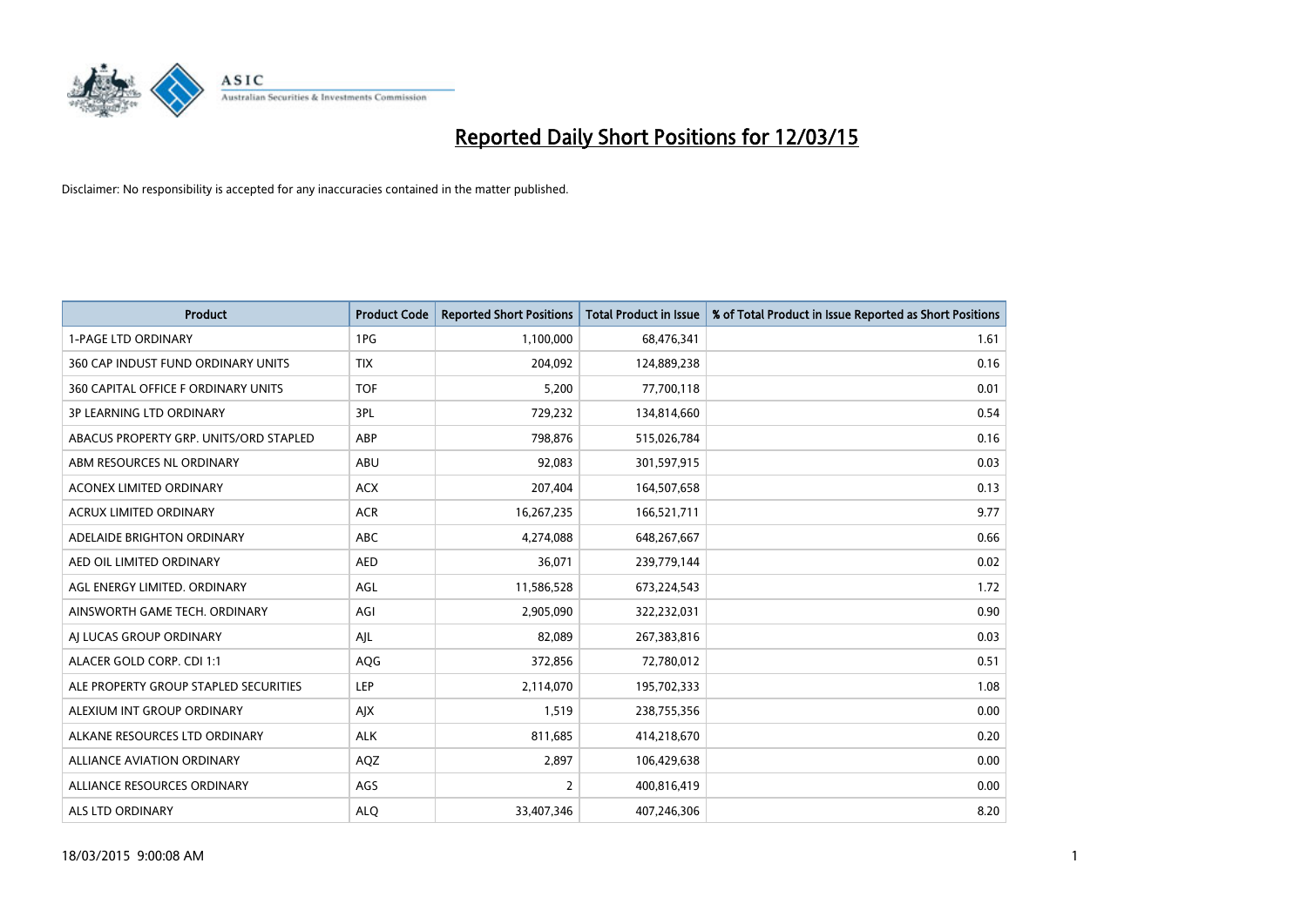

| <b>Product</b>                          | <b>Product Code</b> | <b>Reported Short Positions</b> | <b>Total Product in Issue</b> | % of Total Product in Issue Reported as Short Positions |
|-----------------------------------------|---------------------|---------------------------------|-------------------------------|---------------------------------------------------------|
| ALTIUM LIMITED ORDINARY                 | <b>ALU</b>          | 30,804                          | 129,272,762                   | 0.02                                                    |
| ALUMINA LIMITED ORDINARY                | AWC                 | 11,725,981                      | 2,806,225,615                 | 0.42                                                    |
| AMALGAMATED HOLDINGS ORDINARY           | AHD                 | 286                             | 157,983,073                   | 0.00                                                    |
| AMCOM TELECOMM. ORDINARY                | AMM                 | 4,707,092                       | 266,399,148                   | 1.77                                                    |
| AMCOR LIMITED ORDINARY                  | AMC                 | 4,204,826                       | 1,206,684,923                 | 0.35                                                    |
| AMP LIMITED ORDINARY                    | AMP                 | 10,653,317                      | 2,957,737,964                 | 0.36                                                    |
| ANSELL LIMITED ORDINARY                 | <b>ANN</b>          | 3,746,166                       | 153,139,924                   | 2.45                                                    |
| ANTARES ENERGY LTD ORDINARY             | AZZ                 | 335,532                         | 241,500,000                   | 0.14                                                    |
| ANZ BANKING GRP LTD ORDINARY            | ANZ                 | 22,416,844                      | 2,765,980,222                 | 0.81                                                    |
| APA GROUP STAPLED SECURITIES            | <b>APA</b>          | 9,878,328                       | 1,114,307,369                 | 0.89                                                    |
| APN NEWS & MEDIA ORDINARY               | <b>APN</b>          | 855,826                         | 1,029,041,356                 | 0.08                                                    |
| APN OUTDOOR GRP ORDINARY                | <b>APO</b>          | 13,508                          | 166,614,509                   | 0.01                                                    |
| AQUARIUS PLATINUM. ORDINARY             | <b>AOP</b>          | 2,806,798                       | 1,502,695,183                 | 0.19                                                    |
| ARAFURA RESOURCE LTD ORDINARY           | ARU                 | 2,000                           | 441,270,644                   | 0.00                                                    |
| ARB CORPORATION ORDINARY                | <b>ARP</b>          | 636,216                         | 79,156,214                    | 0.80                                                    |
| ARDENT LEISURE GROUP STAPLED SECURITIES | AAD                 | 8,312,018                       | 442,211,804                   | 1.88                                                    |
| ARENA REIT. STAPLED                     | <b>ARF</b>          | 486,552                         | 227,574,183                   | 0.21                                                    |
| ARISTOCRAT LEISURE ORDINARY             | <b>ALL</b>          | 579,011                         | 633,822,253                   | 0.09                                                    |
| ARRIUM LTD ORDINARY                     | ARI                 | 170,238,857                     | 2,937,293,755                 | 5.80                                                    |
| ASALEO CARE LIMITED ORDINARY            | AHY                 | 7,053,582                       | 603,469,434                   | 1.17                                                    |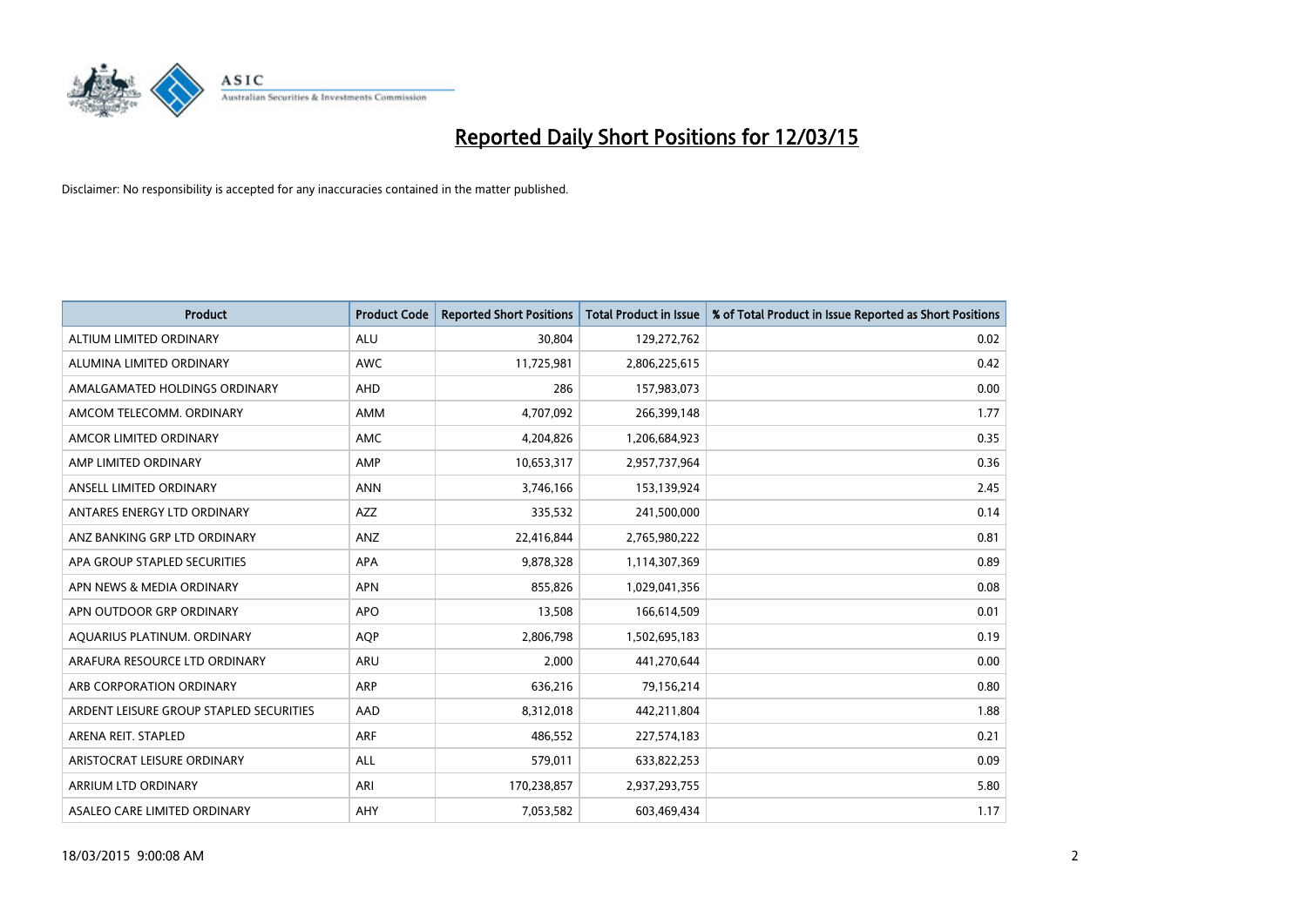

| <b>Product</b>                            | <b>Product Code</b> | <b>Reported Short Positions</b> | <b>Total Product in Issue</b> | % of Total Product in Issue Reported as Short Positions |
|-------------------------------------------|---------------------|---------------------------------|-------------------------------|---------------------------------------------------------|
| ASCIANO LIMITED ORDINARY                  | <b>AIO</b>          | 6,973,846                       | 975,385,664                   | 0.71                                                    |
| ASHLEY SERVICES GRP ORDINARY              | <b>ASH</b>          | 498,972                         | 150,000,000                   | 0.33                                                    |
| ASPEN GROUP ORD/UNITS STAPLED             | <b>APZ</b>          | 33,535                          | 113,183,450                   | 0.03                                                    |
| ASPIRE MINING LTD ORDINARY                | <b>AKM</b>          | 1,000,001                       | 703,463,306                   | 0.14                                                    |
| ASTRO JAP PROP GROUP STAPLED US PROHIBIT. | AJA                 | 122,357                         | 66,449,934                    | 0.18                                                    |
| ASX LIMITED ORDINARY                      | ASX                 | 5,209,848                       | 193,595,162                   | 2.69                                                    |
| ATLAS IRON LIMITED ORDINARY               | <b>AGO</b>          | 97,489,160                      | 919,475,619                   | 10.60                                                   |
| AUCKLAND INTERNATION ORDINARY             | <b>AIA</b>          | 97,686                          | 1,190,484,097                 | 0.01                                                    |
| AURELIA METALS LTD ORDINARY               | AMI                 | 1,000                           | 387,295,188                   | 0.00                                                    |
| AURIZON HOLDINGS LTD ORDINARY             | AZJ                 | 6,496,237                       | 2,123,934,162                 | 0.31                                                    |
| AUSDRILL LIMITED ORDINARY                 | ASL                 | 21,687,602                      | 312,277,224                   | 6.94                                                    |
| AUSENCO LIMITED ORDINARY                  | AAX                 | 409,540                         | 168,449,799                   | 0.24                                                    |
| AUSNET SERVICES STAPLED SECURITIES        | AST                 | 34,121,788                      | 3,466,913,009                 | 0.98                                                    |
| AUST CAREERS NETWORK ORDINARY             | <b>ACO</b>          | 500,000                         | 83,748,775                    | 0.60                                                    |
| AUST INDUSTRIAL REIT UNIT                 | ANI                 | 45,650                          | 96,288,031                    | 0.05                                                    |
| AUST VINTAGE LTD ORDINARY                 | AVG                 | 10,662                          | 232,141,382                   | 0.00                                                    |
| AUSTAL LIMITED ORDINARY                   | ASB                 | 299,485                         | 346,865,169                   | 0.09                                                    |
| AUSTBROKERS HOLDINGS ORDINARY             | <b>AUB</b>          | 126,801                         | 61,740,597                    | 0.21                                                    |
| AUSTEX OIL LIMITED ORDINARY               | <b>AOK</b>          | 62,000                          | 558,571,402                   | 0.01                                                    |
| AUSTIN ENGINEERING ORDINARY               | ANG                 | 391,662                         | 84,274,004                    | 0.46                                                    |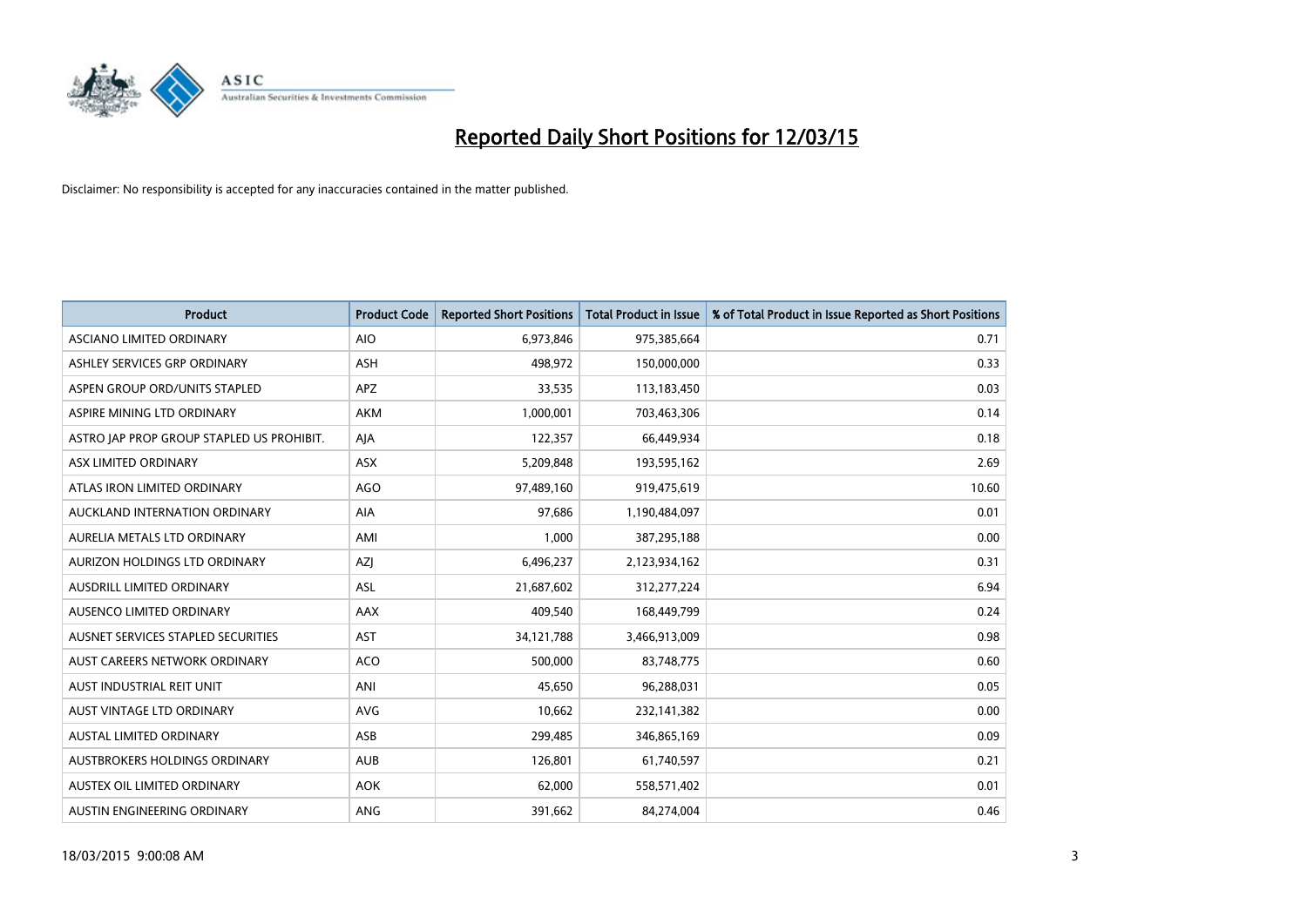

| <b>Product</b>                      | <b>Product Code</b> | <b>Reported Short Positions</b> | <b>Total Product in Issue</b> | % of Total Product in Issue Reported as Short Positions |
|-------------------------------------|---------------------|---------------------------------|-------------------------------|---------------------------------------------------------|
| <b>AUSTIN EXPLORATION ORDINARY</b>  | <b>AKK</b>          | 6,584,383                       | 332,607,790                   | 1.98                                                    |
| AUSTRALIAN AGRICULT, ORDINARY       | AAC                 | 4,514,124                       | 532,474,721                   | 0.85                                                    |
| AUSTRALIAN PHARM. ORDINARY          | API                 | 5,535,398                       | 488,115,883                   | 1.13                                                    |
| AUTOMOTIVE HOLDINGS ORDINARY        | AHE                 | 2,319,824                       | 306,437,941                   | 0.76                                                    |
| AVANCO RESOURCES LTD ORDINARY       | AVB                 | $\mathbf{1}$                    | 1,661,675,855                 | 0.00                                                    |
| AVEO GROUP STAPLED SECURITIES       | AOG                 | 598,238                         | 499,484,314                   | 0.12                                                    |
| AWE LIMITED ORDINARY                | AWE                 | 32,225,060                      | 525,861,050                   | 6.13                                                    |
| AZONTO PET LTD ORDINARY             | APY                 | $\mathbf{1}$                    | 1,159,375,100                 | 0.00                                                    |
| AZUMAH RESOURCES ORDINARY           | <b>AZM</b>          | $\mathbf{1}$                    | 393,850,639                   | 0.00                                                    |
| <b>BANDANNA ENERGY ORDINARY</b>     | <b>BND</b>          | 17,540,654                      | 528,481,199                   | 3.32                                                    |
| BANK OF QUEENSLAND. ORDINARY        | <b>BOQ</b>          | 4,672,720                       | 366,982,047                   | 1.27                                                    |
| <b>BASE RES LIMITED ORDINARY</b>    | <b>BSE</b>          | 335,868                         | 563,902,771                   | 0.06                                                    |
| BATHURST RES LTD. ORDINARY          | <b>BRL</b>          | 207,998                         | 947,828,434                   | 0.02                                                    |
| <b>BC IRON LIMITED ORDINARY</b>     | <b>BCI</b>          | 15,752,633                      | 196,196,992                   | 8.03                                                    |
| BEACH ENERGY LIMITED ORDINARY       | <b>BPT</b>          | 46,754,906                      | 1,297,496,886                 | 3.60                                                    |
| <b>BEACON LIGHTING GRP ORDINARY</b> | <b>BLX</b>          | 1,000                           | 215,075,927                   | 0.00                                                    |
| BEADELL RESOURCE LTD ORDINARY       | <b>BDR</b>          | 43,738,905                      | 798,657,280                   | 5.48                                                    |
| BEGA CHEESE LTD ORDINARY            | <b>BGA</b>          | 3,282,594                       | 152,602,945                   | 2.15                                                    |
| BELLAMY'S AUSTRALIA ORDINARY        | <b>BAL</b>          | 7,691                           | 95,000,392                    | 0.01                                                    |
| BENDIGO AND ADELAIDE ORDINARY       | <b>BEN</b>          | 15,347,609                      | 450,953,890                   | 3.40                                                    |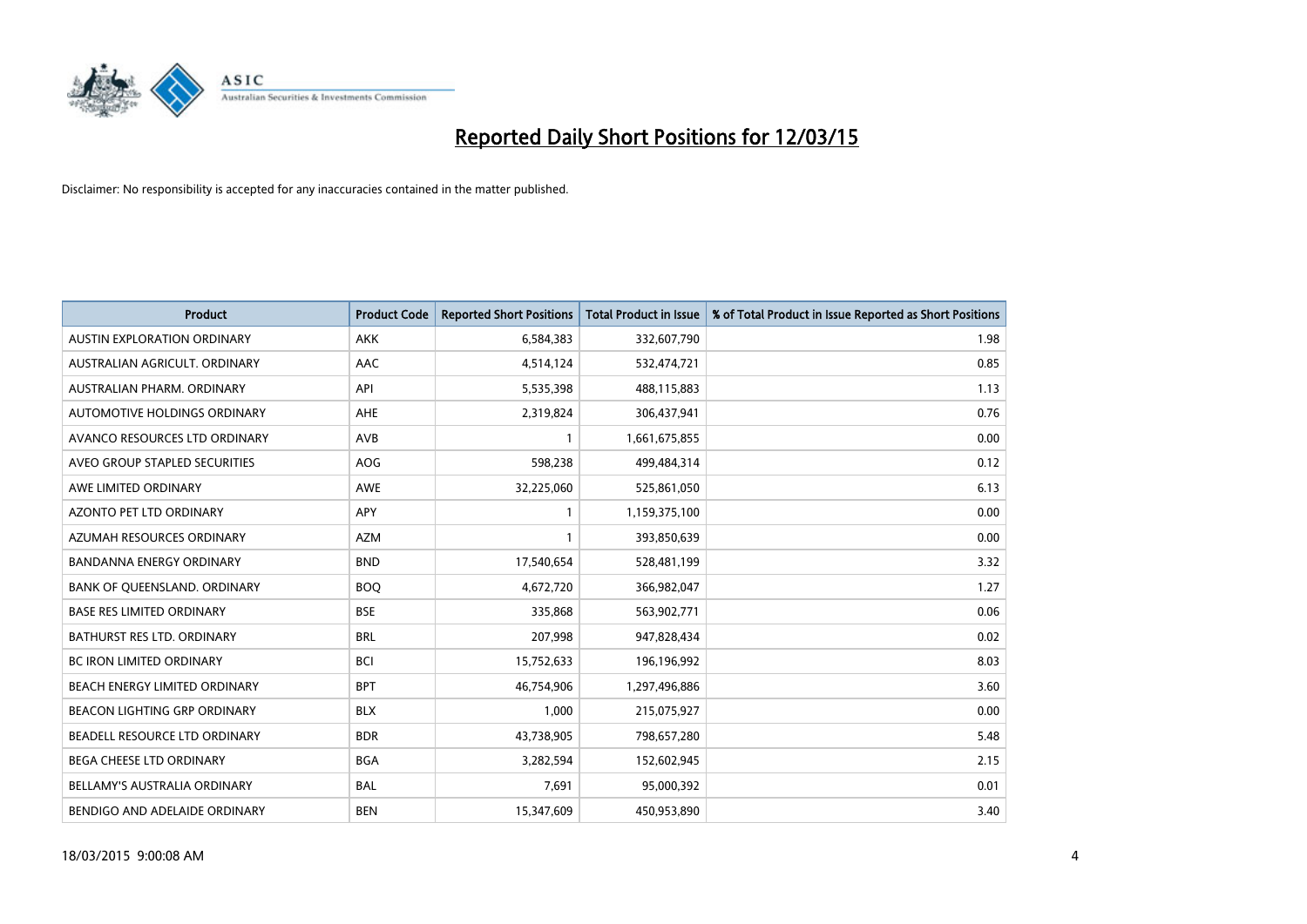

| <b>Product</b>                       | <b>Product Code</b> | <b>Reported Short Positions</b> | <b>Total Product in Issue</b> | % of Total Product in Issue Reported as Short Positions |
|--------------------------------------|---------------------|---------------------------------|-------------------------------|---------------------------------------------------------|
| BERKELEY RESOURCES ORDINARY          | <b>BKY</b>          | 77,000                          | 180,361,323                   | 0.04                                                    |
| BHP BILLITON LIMITED ORDINARY        | <b>BHP</b>          | 8,111,636                       | 3,211,691,105                 | 0.25                                                    |
| <b>BIGAIR GROUP LIMITED ORDINARY</b> | <b>BGL</b>          | 9,750                           | 174,826,438                   | 0.01                                                    |
| <b>BILLABONG ORDINARY</b>            | <b>BBG</b>          | 7,806,747                       | 990,370,034                   | 0.79                                                    |
| <b>BIONOMICS LIMITED ORDINARY</b>    | <b>BNO</b>          | 25,362                          | 417,751,687                   | 0.01                                                    |
| <b>BLACKHAM RESOURCES ORDINARY</b>   | <b>BLK</b>          | 1,688,683                       | 178,162,680                   | 0.95                                                    |
| <b>BLACKMORES LIMITED ORDINARY</b>   | <b>BKL</b>          | 19,763                          | 17,224,284                    | 0.11                                                    |
| BLUE ENERGY LIMITED ORDINARY         | <b>BUL</b>          | 50,000                          | 1,140,993,237                 | 0.00                                                    |
| <b>BLUESCOPE STEEL LTD ORDINARY</b>  | <b>BSL</b>          | 4,062,074                       | 565,225,282                   | 0.72                                                    |
| <b>BOART LONGYEAR ORDINARY</b>       | <b>BLY</b>          | 16,138,317                      | 930,864,944                   | 1.73                                                    |
| BORA BORA RESOURCES ORDINARY         | <b>BBR</b>          | 247,808                         | 35,970,000                    | 0.69                                                    |
| BORAL LIMITED, ORDINARY              | <b>BLD</b>          | 11,699,058                      | 782,736,249                   | 1.49                                                    |
| <b>BRADKEN LIMITED ORDINARY</b>      | <b>BKN</b>          | 5,701,604                       | 171,027,249                   | 3.33                                                    |
| <b>BRAMBLES LIMITED ORDINARY</b>     | <b>BXB</b>          | 12,765,995                      | 1,566,301,780                 | 0.82                                                    |
| <b>BREVILLE GROUP LTD ORDINARY</b>   | <b>BRG</b>          | 3,466,544                       | 130,095,322                   | 2.66                                                    |
| <b>BRICKWORKS LIMITED ORDINARY</b>   | <b>BKW</b>          | 54,091                          | 148,403,478                   | 0.04                                                    |
| BT INVESTMENT MNGMNT ORDINARY        | <b>BTT</b>          | 22,153                          | 292,408,424                   | 0.01                                                    |
| <b>BURSON GROUP LTD ORDINARY</b>     | <b>BAP</b>          | 628,713                         | 163,585,666                   | 0.38                                                    |
| <b>BURU ENERGY ORDINARY</b>          | <b>BRU</b>          | 15,590,219                      | 339,997,078                   | 4.59                                                    |
| <b>BWP TRUST ORDINARY UNITS</b>      | <b>BWP</b>          | 16,143,695                      | 642,383,803                   | 2.51                                                    |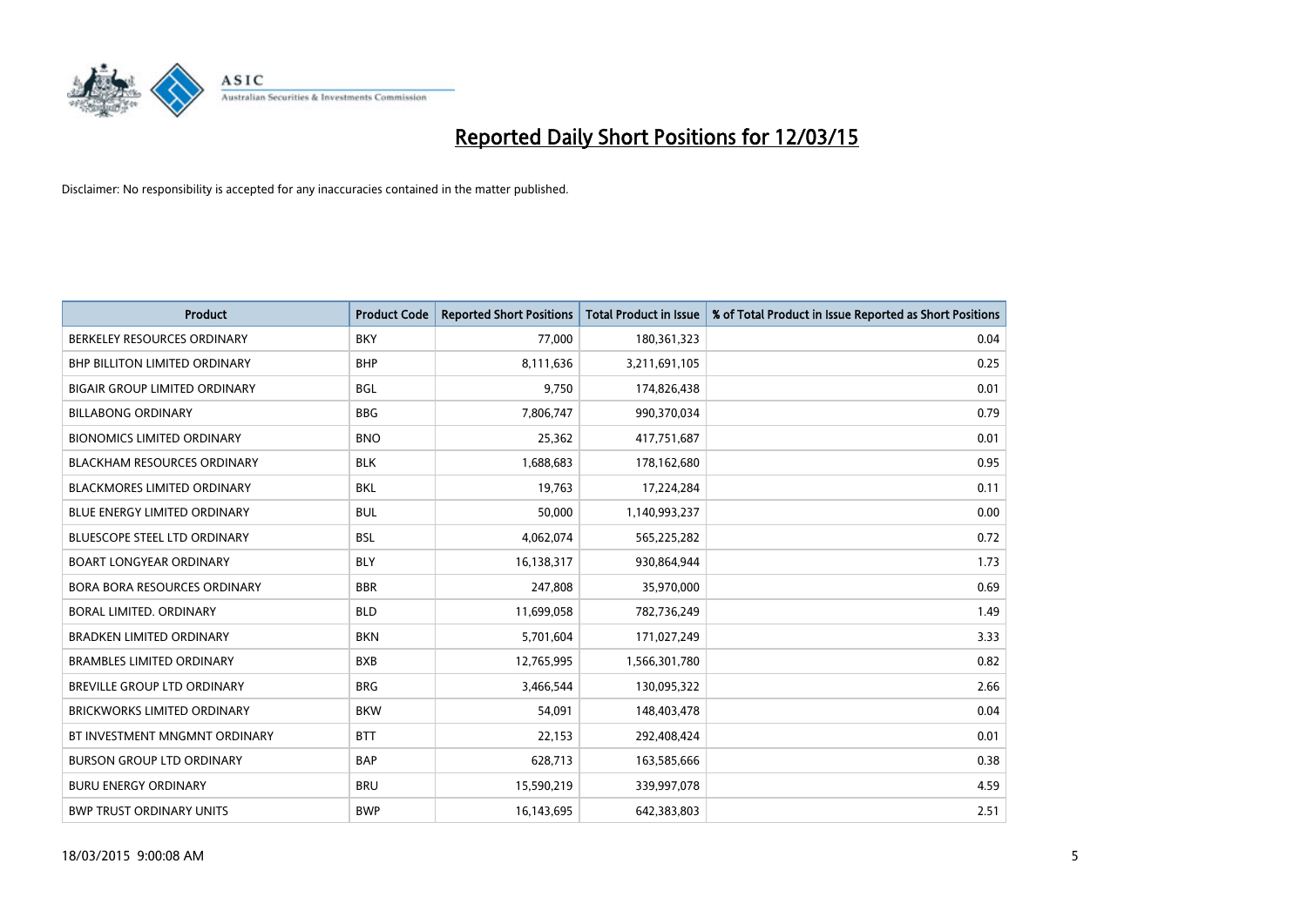

| <b>Product</b>                          | <b>Product Code</b> | <b>Reported Short Positions</b> | <b>Total Product in Issue</b> | % of Total Product in Issue Reported as Short Positions |
|-----------------------------------------|---------------------|---------------------------------|-------------------------------|---------------------------------------------------------|
| <b>CABCHARGE AUSTRALIA ORDINARY</b>     | CAB                 | 8,438,122                       | 120,430,683                   | 7.01                                                    |
| <b>CADENCE CAPITAL ORDINARY</b>         | <b>CDM</b>          | 170,000                         | 200,462,319                   | 0.08                                                    |
| <b>CALTEX AUSTRALIA ORDINARY</b>        | <b>CTX</b>          | 361,538                         | 270,000,000                   | 0.13                                                    |
| CAPE LAMBERT RES LTD ORDINARY           | <b>CFE</b>          | 280,137                         | 626,686,586                   | 0.04                                                    |
| <b>CAPITOL HEALTH ORDINARY</b>          | CAI                 | 260,839                         | 522,280,212                   | 0.05                                                    |
| <b>CARDNO LIMITED ORDINARY</b>          | CDD                 | 17,100,511                      | 164,564,684                   | 10.39                                                   |
| CARINDALE PROPERTY UNIT                 | <b>CDP</b>          | 8,823                           | 70,000,000                    | 0.01                                                    |
| CARNARVON PETROLEUM ORDINARY            | <b>CVN</b>          | 1,768,880                       | 988,300,069                   | 0.18                                                    |
| <b>CARNEGIE WAVE ENERGY ORDINARY</b>    | <b>CWE</b>          | 62,500                          | 1,752,762,654                 | 0.00                                                    |
| CARSALES.COM LTD ORDINARY               | <b>CRZ</b>          | 265,876                         | 239,001,759                   | 0.11                                                    |
| CARSALES.COM LTD. ORDINARY              | <b>CAR</b>          | 6,411,767                       | 239,001,759                   | 2.68                                                    |
| <b>CASH CONVERTERS ORDINARY</b>         | CCV                 | 9,032,332                       | 478,876,525                   | 1.89                                                    |
| CEDAR WOODS PROP. ORDINARY              | <b>CWP</b>          | 270,572                         | 78,336,371                    | 0.35                                                    |
| CENTRAL PETROLEUM ORDINARY              | <b>CTP</b>          | 10,999                          | 368,718,957                   | 0.00                                                    |
| CENTURIA METRO REIT STAPLED             | <b>CMA</b>          | 698,404                         | 71,500,158                    | 0.98                                                    |
| CHALLENGER LIMITED ORDINARY             | <b>CGF</b>          | 717,317                         | 569,725,821                   | 0.13                                                    |
| CHARTER HALL GROUP STAPLED US PROHIBIT. | <b>CHC</b>          | 3,072,111                       | 359,342,032                   | 0.85                                                    |
| <b>CHARTER HALL RETAIL UNITS</b>        | <b>CQR</b>          | 11,494,803                      | 375,554,374                   | 3.06                                                    |
| <b>CHORUS LIMITED ORDINARY</b>          | <b>CNU</b>          | 105,462                         | 396,369,767                   | 0.03                                                    |
| CLEARVIEW WEALTH LTD ORDINARY           | <b>CVW</b>          | 9,976                           | 581,111,182                   | 0.00                                                    |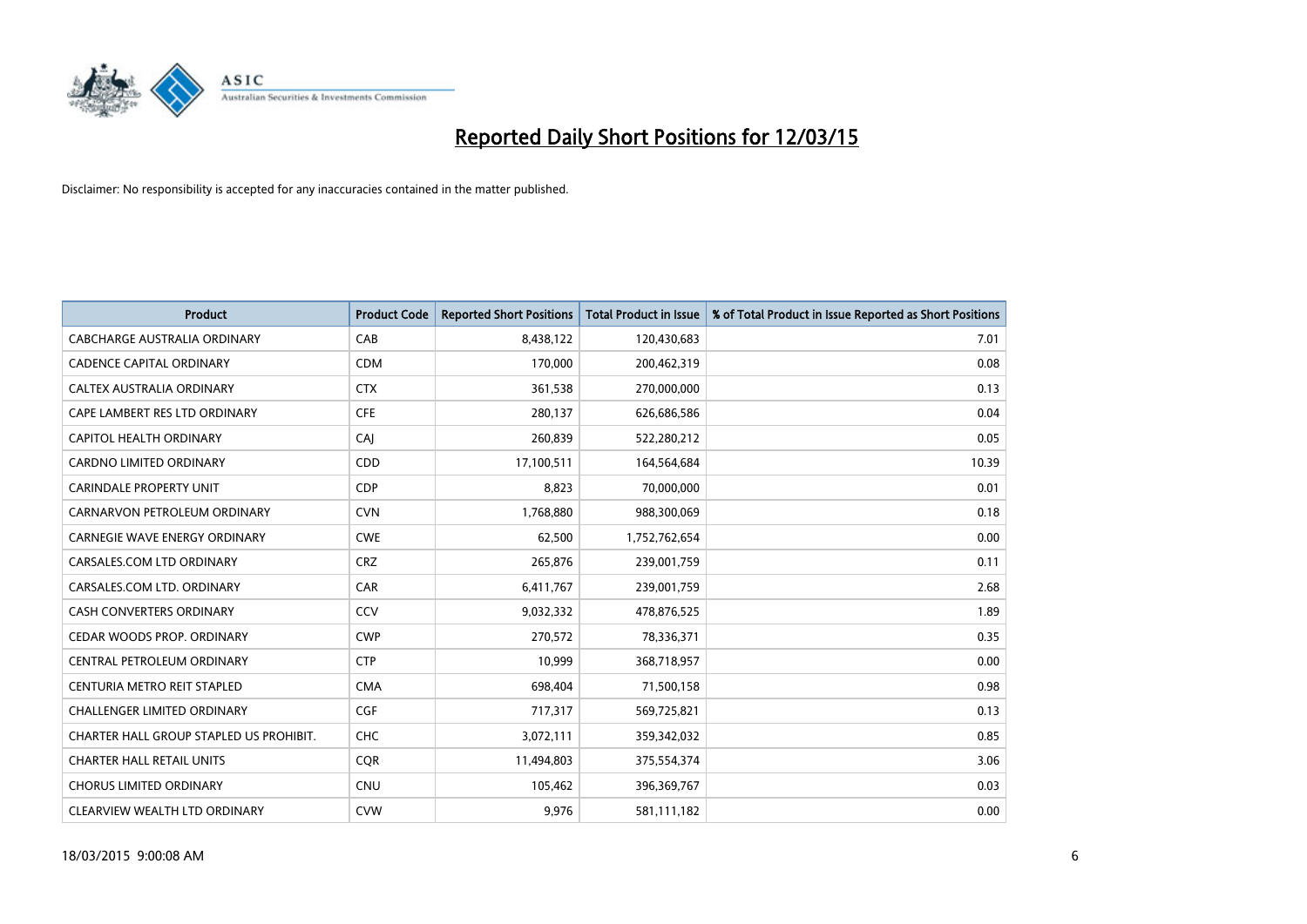

| <b>Product</b>                       | <b>Product Code</b> | <b>Reported Short Positions</b> | <b>Total Product in Issue</b> | % of Total Product in Issue Reported as Short Positions |
|--------------------------------------|---------------------|---------------------------------|-------------------------------|---------------------------------------------------------|
| CLINUVEL PHARMACEUT, ORDINARY        | CUV                 | 10,101                          | 44,554,787                    | 0.02                                                    |
| COAL OF AFRICA LTD ORDINARY          | <b>CZA</b>          | 426                             | 1,599,568,613                 | 0.00                                                    |
| <b>COALSPUR MINES LTD ORDINARY</b>   | <b>CPL</b>          | 8,480                           | 641,544,455                   | 0.00                                                    |
| COCA-COLA AMATIL ORDINARY            | <b>CCL</b>          | 20,096,606                      | 763,590,249                   | 2.63                                                    |
| <b>COCHLEAR LIMITED ORDINARY</b>     | <b>COH</b>          | 3,464,628                       | 57,081,775                    | 6.07                                                    |
| <b>COCKATOO COAL ORDINARY</b>        | <b>COK</b>          | 167,987                         | 67,034,894,842                | 0.00                                                    |
| <b>CODAN LIMITED ORDINARY</b>        | <b>CDA</b>          | 2,461                           | 177,063,244                   | 0.00                                                    |
| <b>COFFEY INTERNATIONAL ORDINARY</b> | <b>COF</b>          | 6,075                           | 255,833,165                   | 0.00                                                    |
| <b>COLLECTION HOUSE ORDINARY</b>     | <b>CLH</b>          | 1,536,385                       | 130,443,227                   | 1.18                                                    |
| COMMONWEALTH BANK, ORDINARY          | <b>CBA</b>          | 14,083,269                      | 1,621,319,194                 | 0.87                                                    |
| <b>COMPASS RESOURCES ORDINARY</b>    | <b>CMR</b>          | 7,472                           | 1,403,744,100                 | 0.00                                                    |
| <b>COMPUTERSHARE LTD ORDINARY</b>    | <b>CPU</b>          | 6,926,921                       | 556,203,079                   | 1.25                                                    |
| <b>COOPER ENERGY LTD ORDINARY</b>    | <b>COE</b>          | 1,012,897                       | 331,905,323                   | 0.31                                                    |
| <b>CORP TRAVEL LIMITED ORDINARY</b>  | <b>CTD</b>          | 1,128,455                       | 96,993,355                    | 1.16                                                    |
| <b>COVER-MORE GRP LTD ORDINARY</b>   | <b>CVO</b>          | 8,268,165                       | 317,750,000                   | 2.60                                                    |
| <b>CREDIT CORP GROUP ORDINARY</b>    | <b>CCP</b>          | 260,775                         | 46,296,407                    | 0.56                                                    |
| CROMWELL PROP STAPLED SECURITIES     | <b>CMW</b>          | 34,974,685                      | 1,737,728,114                 | 2.01                                                    |
| <b>CROWN RESORTS LTD ORDINARY</b>    | <b>CWN</b>          | 16,042,856                      | 728,394,185                   | 2.20                                                    |
| <b>CSG LIMITED ORDINARY</b>          | CSV                 | 780,428                         | 284,148,839                   | 0.27                                                    |
| <b>CSL LIMITED ORDINARY</b>          | <b>CSL</b>          | 928,402                         | 473,895,326                   | 0.20                                                    |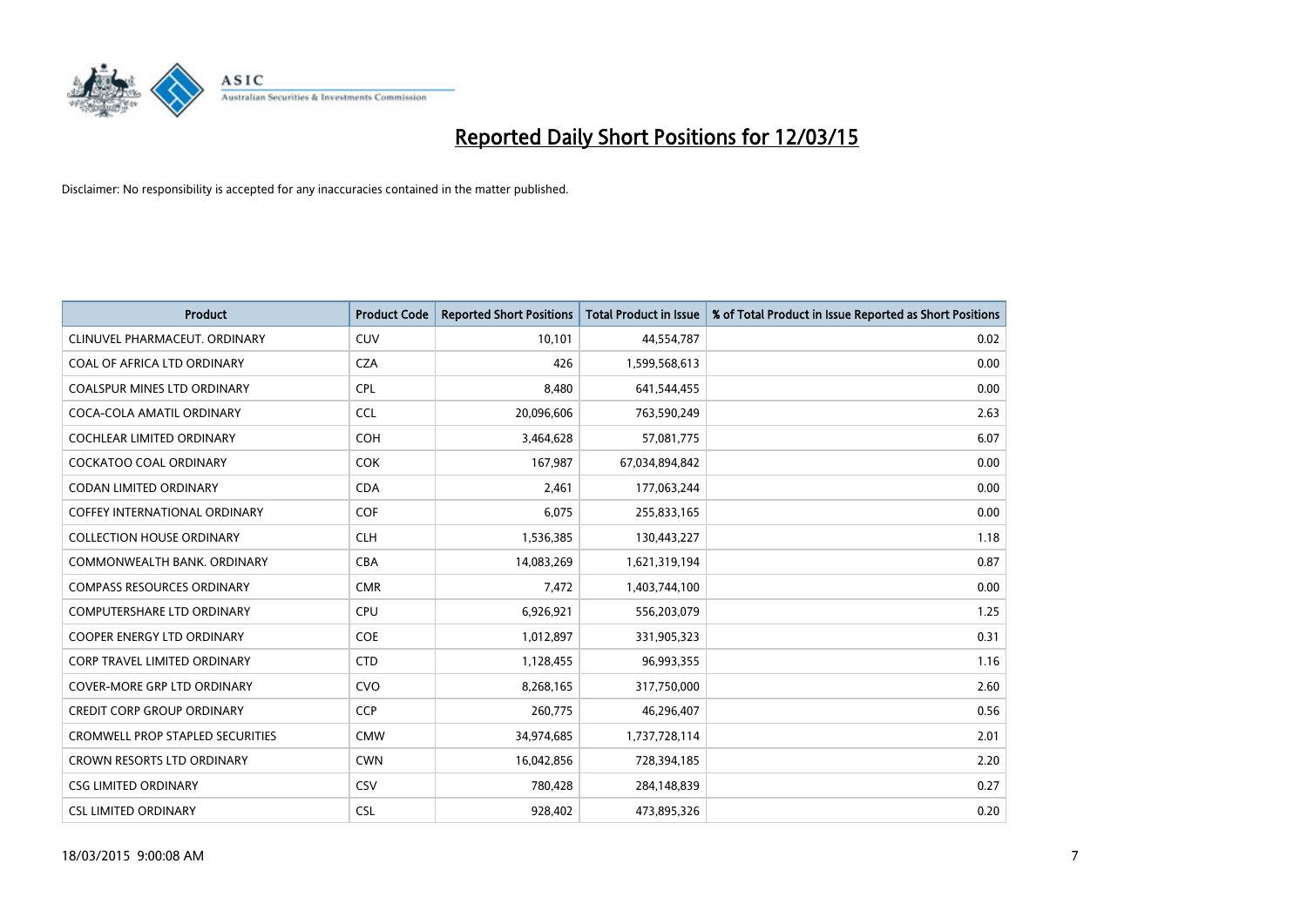

| <b>Product</b>                       | <b>Product Code</b> | <b>Reported Short Positions</b> | <b>Total Product in Issue</b> | % of Total Product in Issue Reported as Short Positions |
|--------------------------------------|---------------------|---------------------------------|-------------------------------|---------------------------------------------------------|
| <b>CSR LIMITED ORDINARY</b>          | <b>CSR</b>          | 9,503,407                       | 506,000,315                   | 1.88                                                    |
| <b>CUDECO LIMITED ORDINARY</b>       | CDU                 | 8,885,811                       | 248,722,167                   | 3.57                                                    |
| DECMIL GROUP LIMITED ORDINARY        | <b>DCG</b>          | 819,759                         | 168,607,794                   | 0.49                                                    |
| DEEP YELLOW LIMITED ORDINARY         | <b>DYL</b>          | 1,002                           | 1,905,001,219                 | 0.00                                                    |
| DEVINE LIMITED ORDINARY              | <b>DVN</b>          | 1,548                           | 158,730,556                   | 0.00                                                    |
| DEXUS PROPERTY GROUP STAPLED UNITS   | <b>DXS</b>          | 3,297,572                       | 905,531,797                   | 0.36                                                    |
| DICK SMITH HLDGS ORDINARY            | <b>DSH</b>          | 17,017,922                      | 236,511,364                   | 7.20                                                    |
| DISCOVERY METALS LTD ORDINARY        | <b>DML</b>          | 365.417                         | 644,039,581                   | 0.06                                                    |
| DOMINO PIZZA ENTERPR ORDINARY        | <b>DMP</b>          | 1,340,830                       | 86,560,773                    | 1.55                                                    |
| DONACO INTERNATIONAL ORDINARY        | <b>DNA</b>          | 12,648,212                      | 683,444,791                   | 1.85                                                    |
| DOWNER EDI LIMITED ORDINARY          | <b>DOW</b>          | 21,254,668                      | 435,399,975                   | 4.88                                                    |
| DRAGON MINING LTD ORDINARY           | <b>DRA</b>          | 63,000                          | 88,840,613                    | 0.07                                                    |
| DRILLSEARCH ENERGY ORDINARY          | <b>DLS</b>          | 14,106,898                      | 461,101,450                   | 3.06                                                    |
| DUET GROUP STAPLED US PROHIBIT.      | <b>DUE</b>          | 22,378,185                      | 1,493,678,915                 | 1.50                                                    |
| DULUXGROUP LIMITED ORDINARY          | <b>DLX</b>          | 597,793                         | 388,543,268                   | 0.15                                                    |
| ECHO ENTERTAINMENT ORDINARY          | <b>EGP</b>          | 6,140,764                       | 825,672,730                   | 0.74                                                    |
| ELDERS LIMITED ORDINARY              | ELD                 | 714,153                         | 83,734,671                    | 0.85                                                    |
| <b>EMECO HOLDINGS ORDINARY</b>       | <b>EHL</b>          | 14,614,484                      | 599,675,707                   | 2.44                                                    |
| <b>ENERGY RESOURCES ORDINARY 'A'</b> | <b>ERA</b>          | 10,594,287                      | 517,725,062                   | 2.05                                                    |
| ENERGY WORLD CORPOR. ORDINARY        | <b>EWC</b>          | 47,042,668                      | 1,734,166,672                 | 2.71                                                    |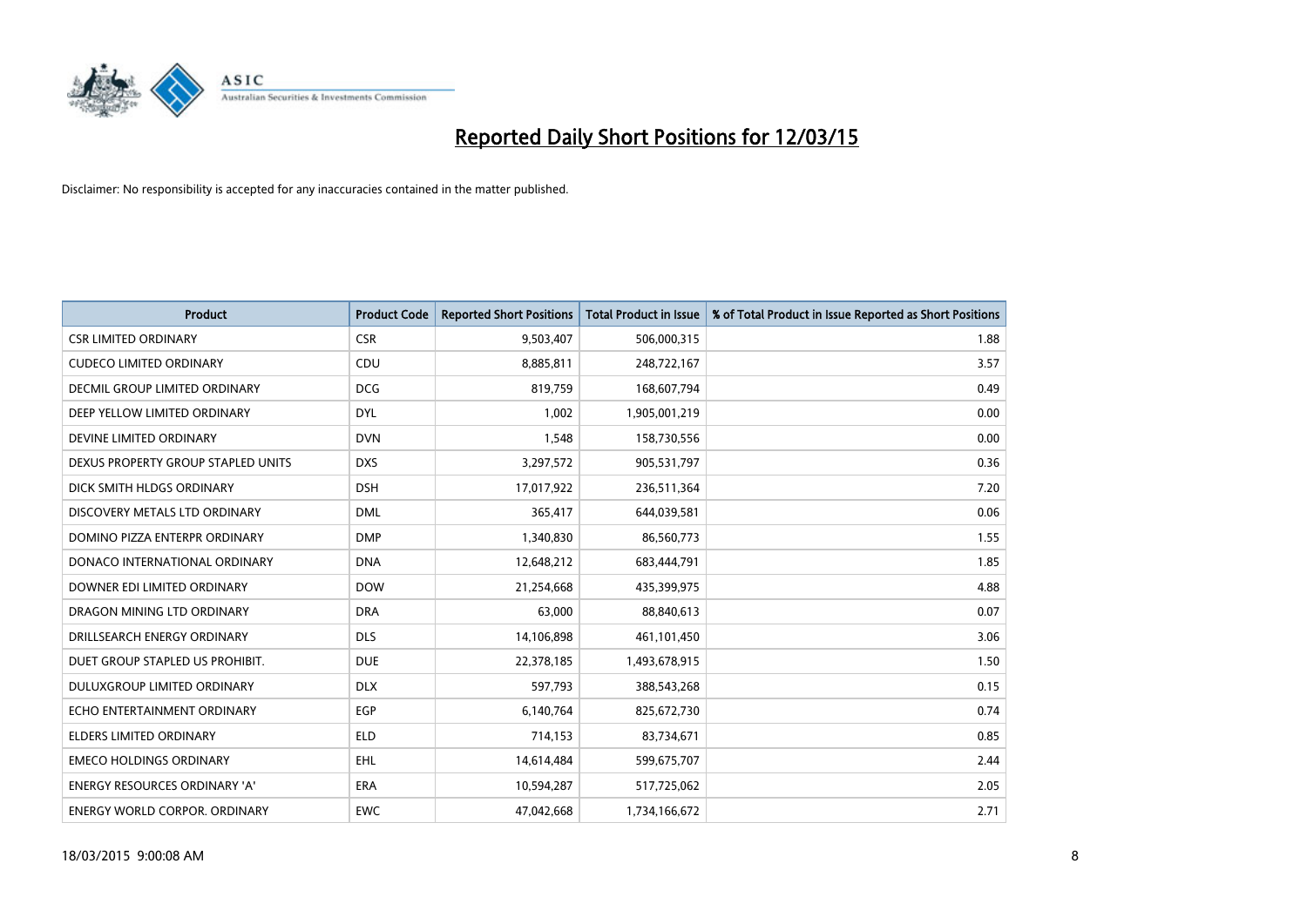

| <b>Product</b>                         | <b>Product Code</b> | <b>Reported Short Positions</b> | <b>Total Product in Issue</b> | % of Total Product in Issue Reported as Short Positions |
|----------------------------------------|---------------------|---------------------------------|-------------------------------|---------------------------------------------------------|
| <b>ENSOGO LIMITED ORDINARY</b>         | E88                 | 212,387                         | 485,533,903                   | 0.04                                                    |
| EQUITY TRUSTEES ORDINARY               | <b>EOT</b>          | 49,067                          | 19,272,426                    | 0.25                                                    |
| ERM POWER LIMITED ORDINARY             | EPW                 | 309,712                         | 241,689,186                   | 0.13                                                    |
| ESTIA HEALTH LTD ORDINARY              | <b>EHE</b>          | 712,187                         | 180,885,580                   | 0.39                                                    |
| EVOLUTION MINING LTD ORDINARY          | <b>EVN</b>          | 1,528,149                       | 714,921,647                   | 0.21                                                    |
| FAIRFAX MEDIA LTD ORDINARY             | <b>FXI</b>          | 42,198,546                      | 2,420,475,546                 | 1.74                                                    |
| <b>FANTASTIC HOLDINGS ORDINARY</b>     | FAN                 | 309                             | 103,257,398                   | 0.00                                                    |
| FAR LTD ORDINARY                       | <b>FAR</b>          | 9,156,214                       | 3,127,058,427                 | 0.29                                                    |
| FEDERATION CNTRES ORD/UNIT STAPLED SEC | <b>FDC</b>          | 5,884,802                       | 1,427,641,565                 | 0.41                                                    |
| FINBAR GROUP LIMITED ORDINARY          | FRI                 | 12,087                          | 228,720,815                   | 0.01                                                    |
| FISHER & PAYKEL H. ORDINARY            | <b>FPH</b>          | 39,235                          | 557,932,015                   | 0.01                                                    |
| FLEETWOOD CORP ORDINARY                | <b>FWD</b>          | 1,157,452                       | 61,039,412                    | 1.90                                                    |
| FLETCHER BUILDING ORDINARY             | <b>FBU</b>          | 1,065,394                       | 687,854,788                   | 0.15                                                    |
| FLEXIGROUP LIMITED ORDINARY            | <b>FXL</b>          | 7,652,257                       | 304,096,060                   | 2.52                                                    |
| FLIGHT CENTRE TRAVEL ORDINARY          | <b>FLT</b>          | 9,260,644                       | 100,745,991                   | 9.19                                                    |
| FLINDERS MINES LTD ORDINARY            | <b>FMS</b>          | 164,998                         | 2,762,995,689                 | 0.01                                                    |
| FOCUS MINERALS LTD ORDINARY            | <b>FML</b>          | 3,105,219                       | 9,137,375,877                 | 0.03                                                    |
| FOLKESTONE EDU TRUST UNITS             | <b>FET</b>          | 43,549                          | 244,378,866                   | 0.02                                                    |
| FONTERRA SHARE FUND ORDINARY UNITS     | <b>FSF</b>          | 114,385                         | 120,653,436                   | 0.09                                                    |
| FORTESCUE METALS GRP ORDINARY          | <b>FMG</b>          | 358,659,681                     | 3,113,798,151                 | 11.52                                                   |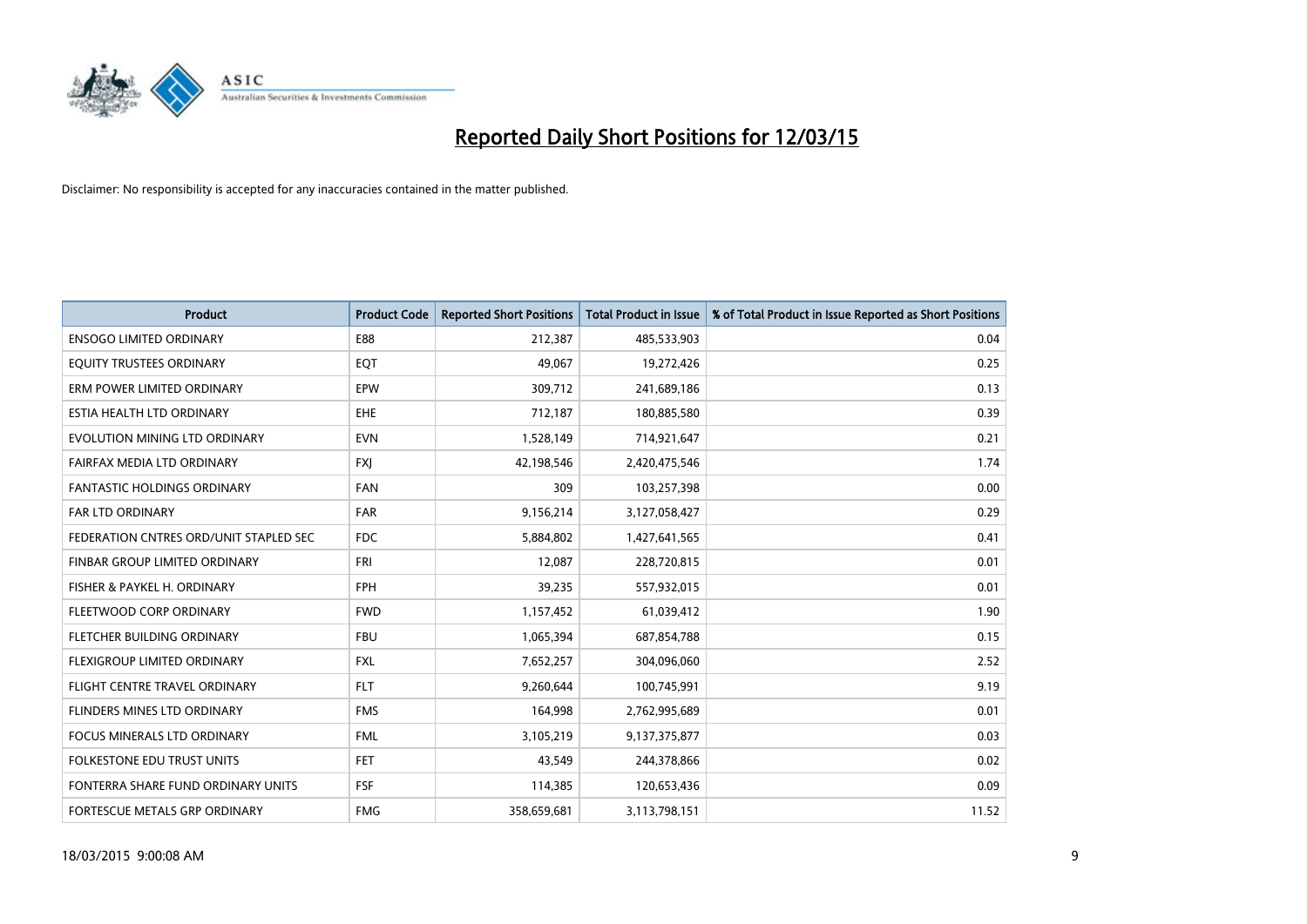

| <b>Product</b>                             | <b>Product Code</b> | <b>Reported Short Positions</b> | <b>Total Product in Issue</b> | % of Total Product in Issue Reported as Short Positions |
|--------------------------------------------|---------------------|---------------------------------|-------------------------------|---------------------------------------------------------|
| FREEDOM FOOD LTD ORDINARY                  | <b>FNP</b>          | 127,888                         | 152,689,663                   | 0.08                                                    |
| <b>FUNTASTIC LIMITED ORDINARY</b>          | <b>FUN</b>          | 370,000                         | 669,269,723                   | 0.06                                                    |
| <b>G.U.D. HOLDINGS ORDINARY</b>            | GUD                 | 1,915,457                       | 70,939,492                    | 2.70                                                    |
| <b>G8 EDUCATION LIMITED ORDINARY</b>       | <b>GEM</b>          | 14,232,272                      | 359,151,207                   | 3.96                                                    |
| <b>GALAXY RESOURCES ORDINARY</b>           | GXY                 | 1,360,062                       | 1,064,783,990                 | 0.13                                                    |
| <b>GALILEO JAPAN TRUST UNIT</b>            | GJT                 | 15,000                          | 106,137,917                   | 0.01                                                    |
| <b>GBST HOLDINGS ORDINARY</b>              | GBT                 | 16,920                          | 66,561,725                    | 0.03                                                    |
| <b>GDI PROPERTY GRP STAPLED SECURITIES</b> | GDI                 | 787,149                         | 567,575,025                   | 0.14                                                    |
| <b>GENESIS ENERGY LTD ORDINARY</b>         | <b>GNE</b>          | 112,582                         | 1,000,000,000                 | 0.01                                                    |
| <b>GENETIC TECHNOLOGIES ORDINARY</b>       | GTG                 | 11,879,100                      | 1,214,191,681                 | 0.98                                                    |
| <b>GENTRACK GROUP LTD ORDINARY</b>         | <b>GTK</b>          | 3,000                           | 72,699,510                    | 0.00                                                    |
| <b>GENWORTH MORTGAGE ORDINARY</b>          | <b>GMA</b>          | 18,766,903                      | 650,000,000                   | 2.89                                                    |
| <b>GEODYNAMICS LIMITED ORDINARY</b>        | GDY                 | 819                             | 435,880,130                   | 0.00                                                    |
| <b>GINDALBIE METALS LTD ORDINARY</b>       | GBG                 | 13,572,078                      | 1,495,448,025                 | 0.91                                                    |
| <b>GOLD ROAD RES LTD ORDINARY</b>          | GOR                 | 1,594,983                       | 594,881,822                   | 0.27                                                    |
| <b>GOODMAN FIELDER. ORDINARY</b>           | <b>GFF</b>          | 1,107,753                       | 1,955,559,207                 | 0.06                                                    |
| <b>GOODMAN GROUP STAPLED</b>               | GMG                 | 1,497,232                       | 1,753,035,922                 | 0.09                                                    |
| <b>GPT GROUP STAPLED SEC.</b>              | GPT                 | 8,712,409                       | 1,776,283,214                 | 0.49                                                    |
| <b>GRAINCORP LIMITED A CLASS ORDINARY</b>  | <b>GNC</b>          | 12,085,135                      | 228,855,628                   | 5.28                                                    |
| <b>GRANGE RESOURCES, ORDINARY</b>          | <b>GRR</b>          | 580,544                         | 1,157,338,698                 | 0.05                                                    |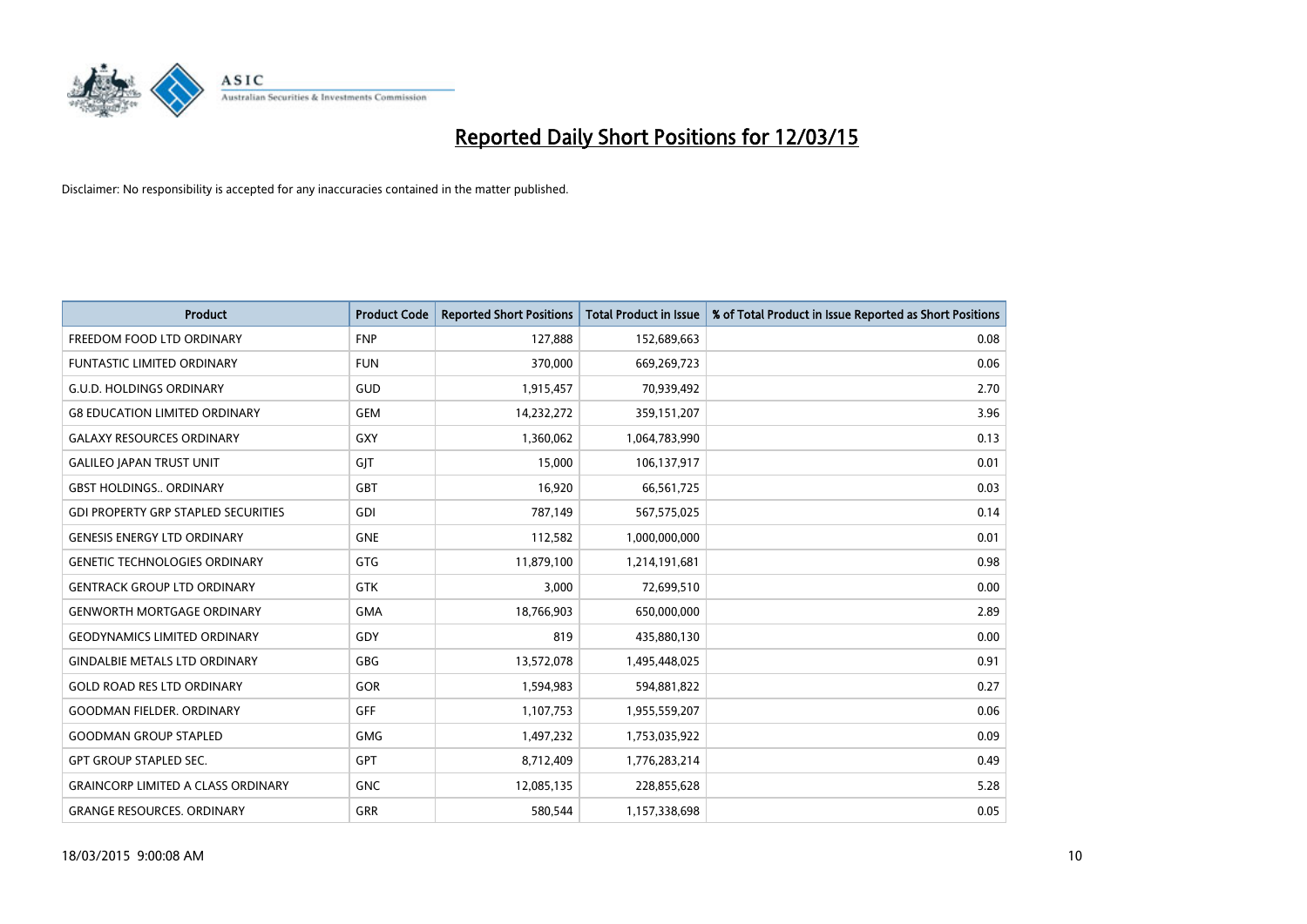

| <b>Product</b>                                   | <b>Product Code</b> | <b>Reported Short Positions</b> | <b>Total Product in Issue</b> | % of Total Product in Issue Reported as Short Positions |
|--------------------------------------------------|---------------------|---------------------------------|-------------------------------|---------------------------------------------------------|
| <b>GREENCROSS LIMITED ORDINARY</b>               | <b>GXL</b>          | 1,917,305                       | 111,447,503                   | 1.72                                                    |
| <b>GREENLAND MIN EN LTD ORDINARY</b>             | GGG                 | 3,788,000                       | 669,389,552                   | 0.57                                                    |
| <b>GREENLAND MIN EN LTD RIGHTS 26-JUN-14</b>     | GGGR                | 3,842                           | 88,685,050                    | 0.00                                                    |
| <b>GROWTHPOINT PROPERTY ORD/UNIT STAPLED SEC</b> | GOZ                 | 739,632                         | 569,027,781                   | 0.13                                                    |
| <b>GRYPHON MINERALS LTD ORDINARY</b>             | GRY                 | 1,254,359                       | 401,290,987                   | 0.31                                                    |
| <b>GWA GROUP LTD ORDINARY</b>                    | <b>GWA</b>          | 14,840,521                      | 306,533,770                   | 4.84                                                    |
| HANSEN TECHNOLOGIES ORDINARY                     | <b>HSN</b>          | 690                             | 163,289,381                   | 0.00                                                    |
| HARVEY NORMAN ORDINARY                           | <b>HVN</b>          | 27,142,158                      | 1,110,603,911                 | 2.44                                                    |
| HEALTHSCOPE LIMITED. ORDINARY                    | <b>HSO</b>          | 7,850,539                       | 1,732,094,838                 | 0.45                                                    |
| <b>HENDERSON GROUP CDI 1:1</b>                   | <b>HGG</b>          | 1,373,118                       | 737,445,473                   | 0.19                                                    |
| HFA HOLDINGS LIMITED ORDINARY                    | <b>HFA</b>          | 308                             | 162,147,897                   | 0.00                                                    |
| <b>HIGHLANDS PACIFIC ORDINARY</b>                | <b>HIG</b>          | 1                               | 920,577,086                   | 0.00                                                    |
| HILLGROVE RES LTD ORDINARY                       | <b>HGO</b>          | 109,596                         | 147,798,623                   | 0.07                                                    |
| <b>HILLS LTD ORDINARY</b>                        | <b>HIL</b>          | 2,695,152                       | 231,985,526                   | 1.16                                                    |
| HORIZON OIL LIMITED ORDINARY                     | <b>HZN</b>          | 49,889,453                      | 1,301,981,265                 | 3.83                                                    |
| HOTEL PROPERTY STAPLED                           | <b>HPI</b>          | 229,306                         | 146, 105, 439                 | 0.16                                                    |
| HUNTER HALL GLOBAL ORDINARY                      | <b>HHV</b>          | 222,236                         | 217,217,148                   | 0.10                                                    |
| <b>ICAR ASIA LTD ORDINARY</b>                    | ICQ                 | 175,061                         | 217,769,656                   | 0.08                                                    |
| <b>IINET LIMITED ORDINARY</b>                    | <b>IIN</b>          | 10,042,103                      | 162,950,896                   | 6.16                                                    |
| ILUKA RESOURCES ORDINARY                         | ILU                 | 29,249,354                      | 418,700,517                   | 6.99                                                    |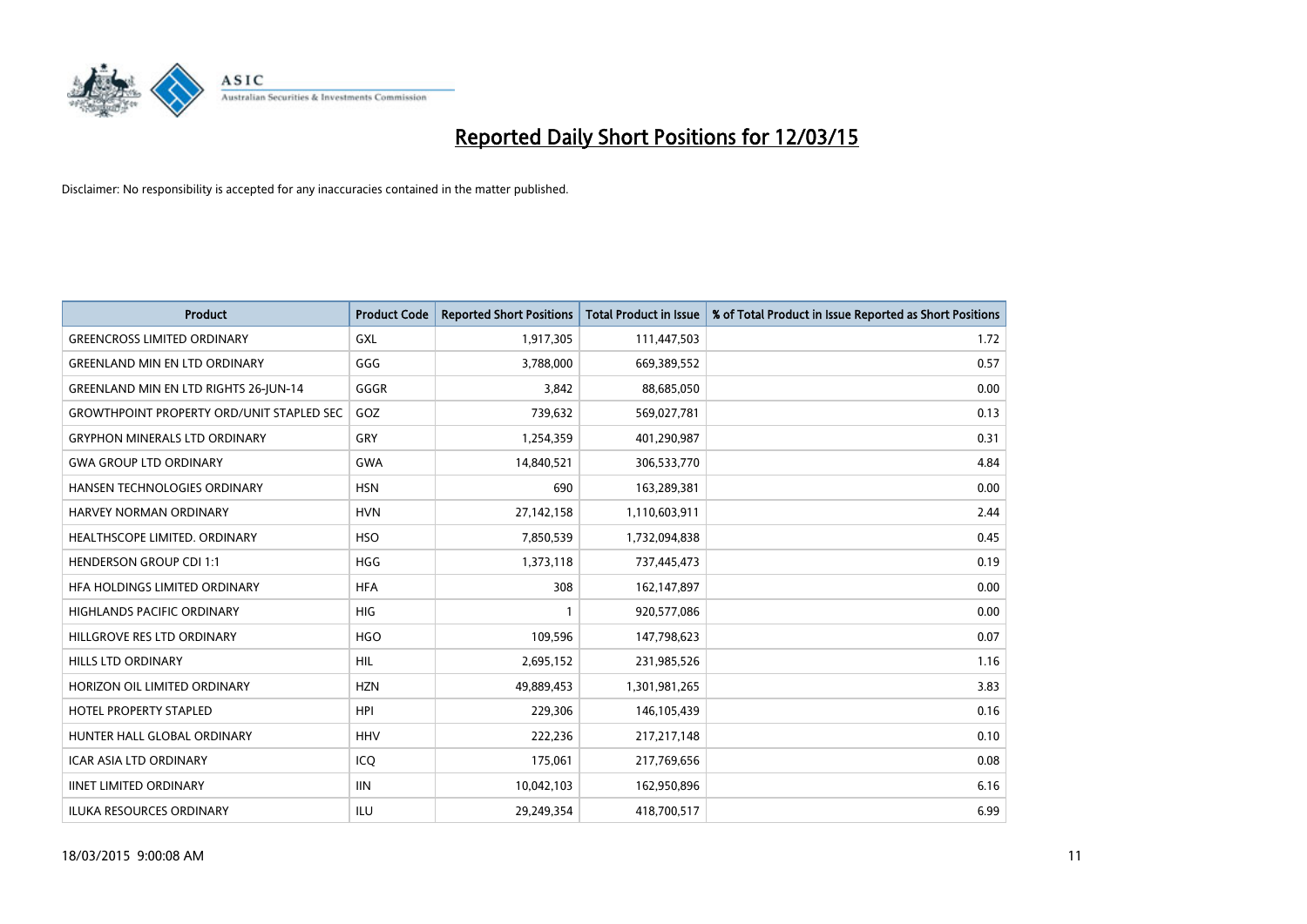

| <b>Product</b>                                | <b>Product Code</b> | <b>Reported Short Positions</b> | <b>Total Product in Issue</b> | % of Total Product in Issue Reported as Short Positions |
|-----------------------------------------------|---------------------|---------------------------------|-------------------------------|---------------------------------------------------------|
| <b>IMDEX LIMITED ORDINARY</b>                 | <b>IMD</b>          | 2,577,292                       | 216,203,136                   | 1.19                                                    |
| IMF BENTHAM LTD ORDINARY                      | <b>IMF</b>          | 3,739,081                       | 166,580,957                   | 2.24                                                    |
| <b>INCITEC PIVOT ORDINARY</b>                 | IPL                 | 20,702,026                      | 1,675,621,466                 | 1.24                                                    |
| INDEPENDENCE GROUP ORDINARY                   | <b>IGO</b>          | 3,263,856                       | 234,256,573                   | 1.39                                                    |
| <b>INDUSTRIA REIT STAPLED</b>                 | <b>IDR</b>          | 647,435                         | 125,000,001                   | 0.52                                                    |
| <b>INFIGEN ENERGY STAPLED SECURITIES</b>      | <b>IFN</b>          | 2,242,639                       | 767,887,581                   | 0.29                                                    |
| <b>INFOMEDIA LTD ORDINARY</b>                 | <b>IFM</b>          | 610,081                         | 307,987,687                   | 0.20                                                    |
| <b>INGENIA GROUP STAPLED SECURITIES</b>       | <b>INA</b>          | 12,043,102                      | 878,851,910                   | 1.37                                                    |
| INSURANCE AUSTRALIA ORDINARY                  | IAG                 | 17,495,035                      | 2,341,618,048                 | 0.75                                                    |
| <b>INTREPID MINES ORDINARY</b>                | <b>IAU</b>          | 1,245,853                       | 369,869,196                   | 0.34                                                    |
| INTUERI EDU GRP LTD ORDINARY                  | IQE                 | 996                             | 100,000,000                   | 0.00                                                    |
| <b>INVESTA OFFICE FUND STAPLED SECURITIES</b> | <b>IOF</b>          | 1,368,739                       | 614,047,458                   | 0.22                                                    |
| <b>INVOCARE LIMITED ORDINARY</b>              | <b>IVC</b>          | 3,684,838                       | 110,030,298                   | 3.35                                                    |
| <b>IOOF HOLDINGS LTD ORDINARY</b>             | IFL                 | 13,102,596                      | 300,133,752                   | 4.37                                                    |
| <b>IPH LIMITED ORDINARY</b>                   | IPH                 | 567,748                         | 157,559,499                   | 0.36                                                    |
| <b>IPROPERTY GROUP LTD ORDINARY</b>           | <b>IPP</b>          | 4,498,443                       | 186,703,204                   | 2.41                                                    |
| <b>IRESS LIMITED ORDINARY</b>                 | <b>IRE</b>          | 5,379,872                       | 159,097,319                   | 3.38                                                    |
| <b>ISELECT LTD ORDINARY</b>                   | <b>ISU</b>          | 1,159,752                       | 261,489,894                   | 0.44                                                    |
| <b>ISENTIA GROUP LTD ORDINARY</b>             | <b>ISD</b>          | 237,865                         | 200,000,001                   | 0.12                                                    |
| <b>ISENTRIC LTD. ORDINARY</b>                 | ICU                 | 39.829                          | 134,703,703                   | 0.03                                                    |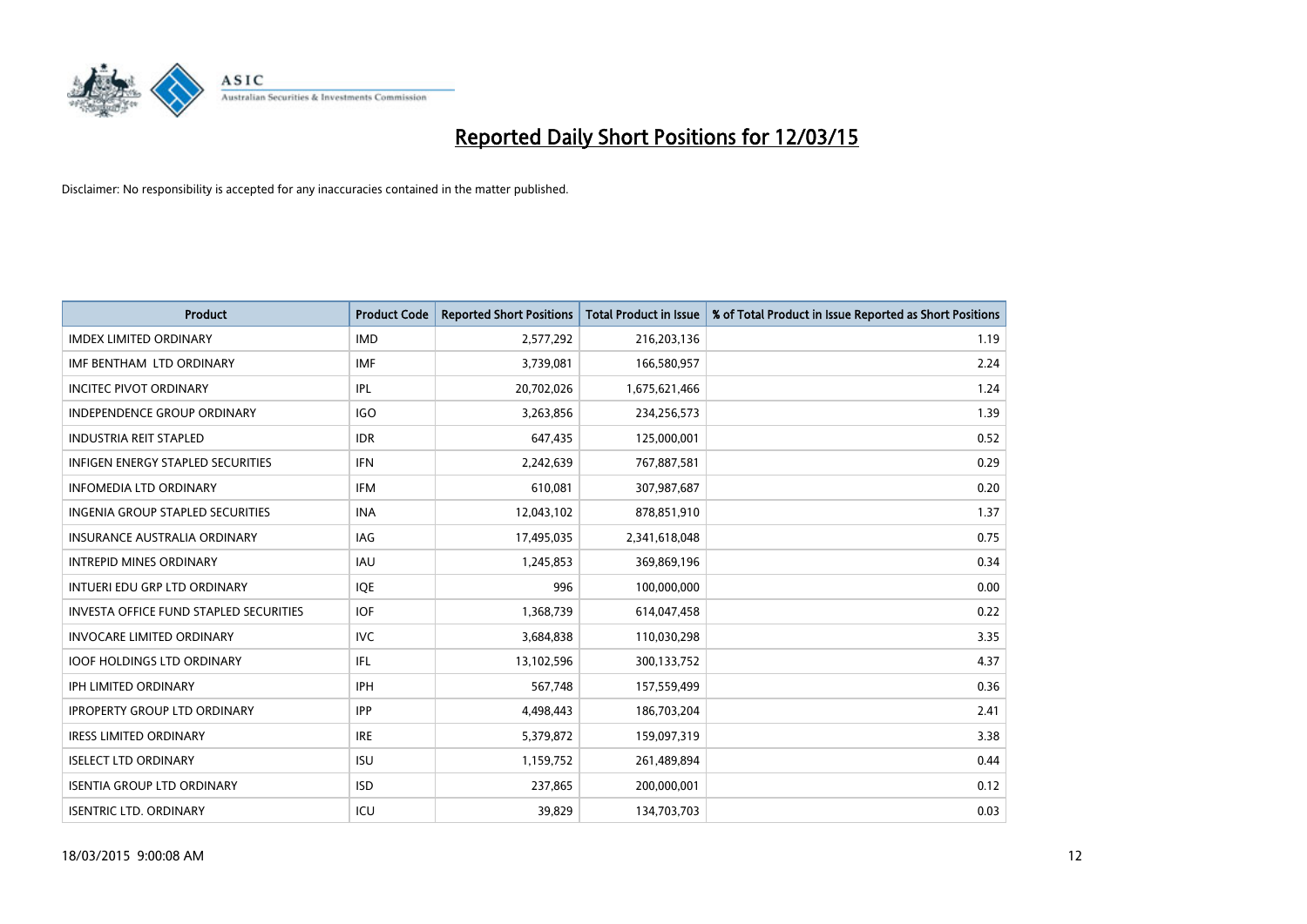

| <b>Product</b>                           | <b>Product Code</b> | <b>Reported Short Positions</b> | <b>Total Product in Issue</b> | % of Total Product in Issue Reported as Short Positions |
|------------------------------------------|---------------------|---------------------------------|-------------------------------|---------------------------------------------------------|
| <b>ISHARES GLOBAL 100 ETF UNITS</b>      | <b>IHOO</b>         | 1,231                           | 92,000                        | 1.34                                                    |
| JAMES HARDIE INDUST CHESS DEPOSITARY INT | <b>IHX</b>          | 15,482,920                      | 445,373,441                   | 3.48                                                    |
| <b>JAPARA HEALTHCARE LT ORDINARY</b>     | <b>IHC</b>          | 19,775,688                      | 263,046,592                   | 7.52                                                    |
| <b>JB HI-FI LIMITED ORDINARY</b>         | <b>IBH</b>          | 8,179,105                       | 98,981,083                    | 8.26                                                    |
| KAROON GAS AUSTRALIA ORDINARY            | <b>KAR</b>          | 22,816,775                      | 246,621,832                   | 9.25                                                    |
| KATHMANDU HOLD LTD ORDINARY              | <b>KMD</b>          | 10,468,800                      | 201,484,583                   | 5.20                                                    |
| <b>KBL MINING LIMITED ORDINARY</b>       | <b>KBL</b>          | 1,820                           | 495,765,509                   | 0.00                                                    |
| KINGSGATE CONSOLID. ORDINARY             | <b>KCN</b>          | 16,716,610                      | 223,584,937                   | 7.48                                                    |
| KINGSROSE MINING LTD ORDINARY            | <b>KRM</b>          | 1,269,638                       | 358,611,493                   | 0.35                                                    |
| <b>KOGI IRON LTD ORDINARY</b>            | <b>KFE</b>          | 1,318,603                       | 376,669,836                   | 0.35                                                    |
| LEIGHTON HOLDINGS ORDINARY               | LEI                 | 6,337,451                       | 338,503,563                   | 1.87                                                    |
| LEND LEASE GROUP UNIT/ORD STAPLED        | <b>LLC</b>          | 1,904,943                       | 579,596,726                   | 0.33                                                    |
| LIFESTYLE COMMUNIT, ORDINARY             | <b>LIC</b>          | 25,000                          | 101,345,131                   | 0.02                                                    |
| LIQUEFIED NATURAL ORDINARY               | <b>LNG</b>          | 14,226,682                      | 462,943,201                   | 3.07                                                    |
| LONESTAR RESO LTD ORDINARY               | <b>LNR</b>          | 113,472                         | 752,187,211                   | 0.02                                                    |
| LOVISA HOLDINGS LTD ORDINARY             | LOV                 | 11,243                          | 105,000,000                   | 0.01                                                    |
| LYNAS CORPORATION ORDINARY               | <b>LYC</b>          | 102,730,974                     | 3,370,994,189                 | 3.05                                                    |
| <b>M2 GRP LTD ORDINARY</b>               | <b>MTU</b>          | 1,713,042                       | 181,905,060                   | 0.94                                                    |
| <b>MACA LIMITED ORDINARY</b>             | <b>MLD</b>          | 1,988,041                       | 232,676,373                   | 0.85                                                    |
| <b>MACMAHON HOLDINGS ORDINARY</b>        | <b>MAH</b>          | 25,020                          | 1,261,699,966                 | 0.00                                                    |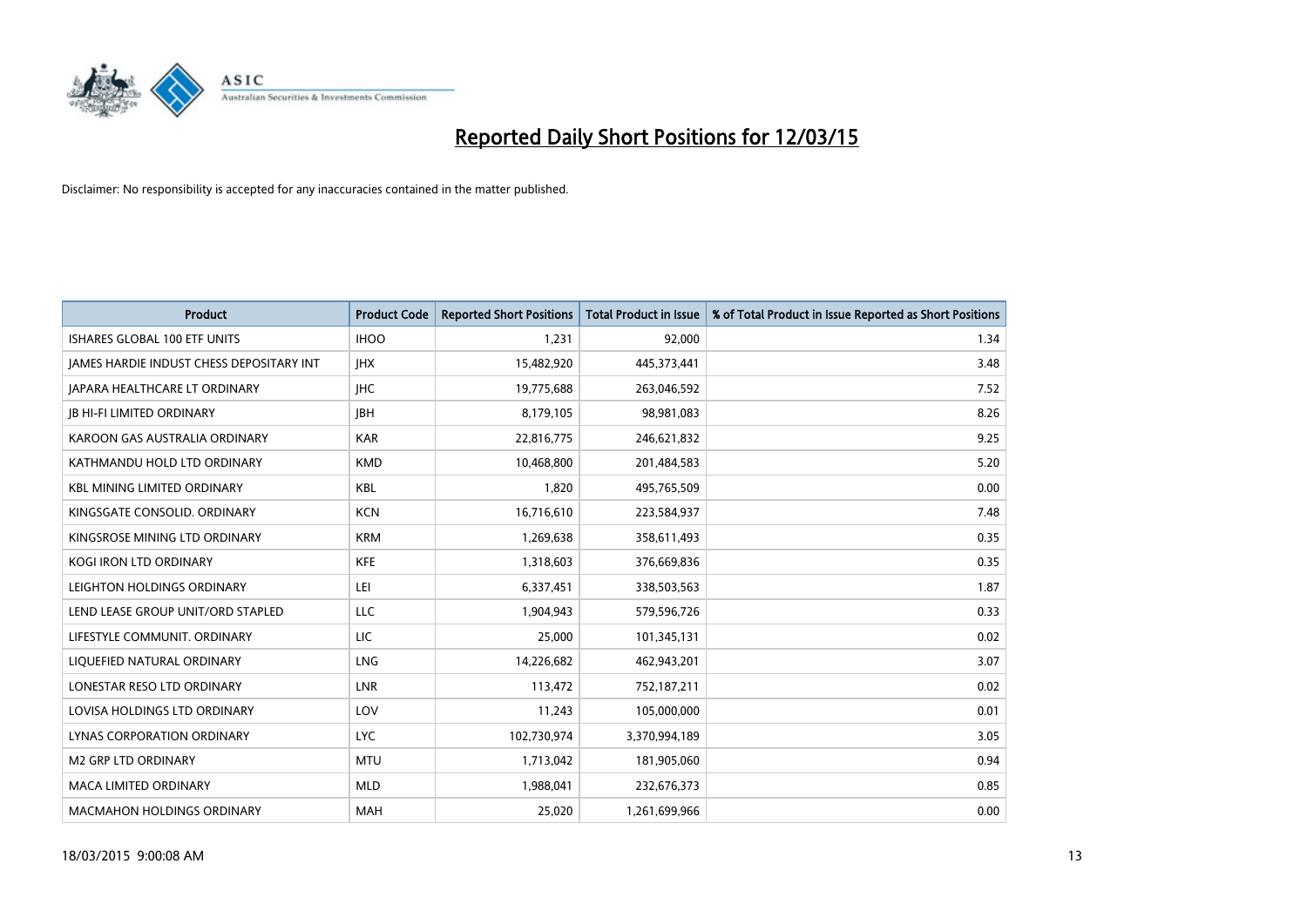

| <b>Product</b>                        | <b>Product Code</b> | <b>Reported Short Positions</b> | <b>Total Product in Issue</b> | % of Total Product in Issue Reported as Short Positions |
|---------------------------------------|---------------------|---------------------------------|-------------------------------|---------------------------------------------------------|
| MACO ATLAS ROADS GRP ORDINARY STAPLED | <b>MQA</b>          | 13,107,885                      | 511,538,852                   | 2.56                                                    |
| MACQUARIE GROUP LTD ORDINARY          | MQG                 | 539,448                         | 331,144,746                   | 0.16                                                    |
| MAGELLAN FIN GRP LTD ORDINARY         | <b>MFG</b>          | 1,650,427                       | 159,866,183                   | 1.03                                                    |
| MAGNIS RESOURCE LTD ORDINARY          | <b>MNS</b>          | 84,250                          | 286,238,280                   | 0.03                                                    |
| <b>MANTRA GROUP LTD ORDINARY</b>      | <b>MTR</b>          | 4,982,486                       | 249,471,229                   | 2.00                                                    |
| <b>MATRIX C &amp; E LTD ORDINARY</b>  | <b>MCE</b>          | 2,548,615                       | 94,555,428                    | 2.70                                                    |
| MAVERICK DRILLING ORDINARY            | <b>MAD</b>          | 8,742                           | 545,000,115                   | 0.00                                                    |
| <b>MAXITRANS INDUSTRIES ORDINARY</b>  | <b>MXI</b>          | 421,817                         | 185,075,653                   | 0.23                                                    |
| MAYNE PHARMA LTD ORDINARY             | <b>MYX</b>          | 16,051,558                      | 784,224,531                   | 2.05                                                    |
| MCMILLAN SHAKESPEARE ORDINARY         | <b>MMS</b>          | 297,582                         | 81,810,993                    | 0.36                                                    |
| MEDIBANK PRIVATE LTD ORDINARY         | <b>MPL</b>          | 29,391,179                      | 2,754,003,240                 | 1.07                                                    |
| MEDUSA MINING LTD ORDINARY            | <b>MML</b>          | 8,922,732                       | 207,794,301                   | 4.29                                                    |
| MELBOURNE IT LIMITED ORDINARY         | <b>MLB</b>          | 2,999                           | 92,944,392                    | 0.00                                                    |
| MERIDIAN ENERGY INSTALMENT RECEIPTS   | <b>MEZCA</b>        | 382,579                         | 1,255,413,626                 | 0.03                                                    |
| MESOBLAST LIMITED ORDINARY            | <b>MSB</b>          | 23,883,530                      | 324,201,029                   | 7.37                                                    |
| METALS X LIMITED ORDINARY             | <b>MLX</b>          | 67,675                          | 416,010,939                   | 0.02                                                    |
| METCASH LIMITED ORDINARY              | <b>MTS</b>          | 125,544,195                     | 928,357,876                   | 13.52                                                   |
| METMINCO LIMITED ORDINARY             | <b>MNC</b>          | 32,000                          | 1,930,851,856                 | 0.00                                                    |
| MIGHTY RIVER POWER ORDINARY           | <b>MYT</b>          | 1,722,629                       | 1,400,012,517                 | 0.12                                                    |
| MINCOR RESOURCES NL ORDINARY          | <b>MCR</b>          | 90,161                          | 188,238,274                   | 0.05                                                    |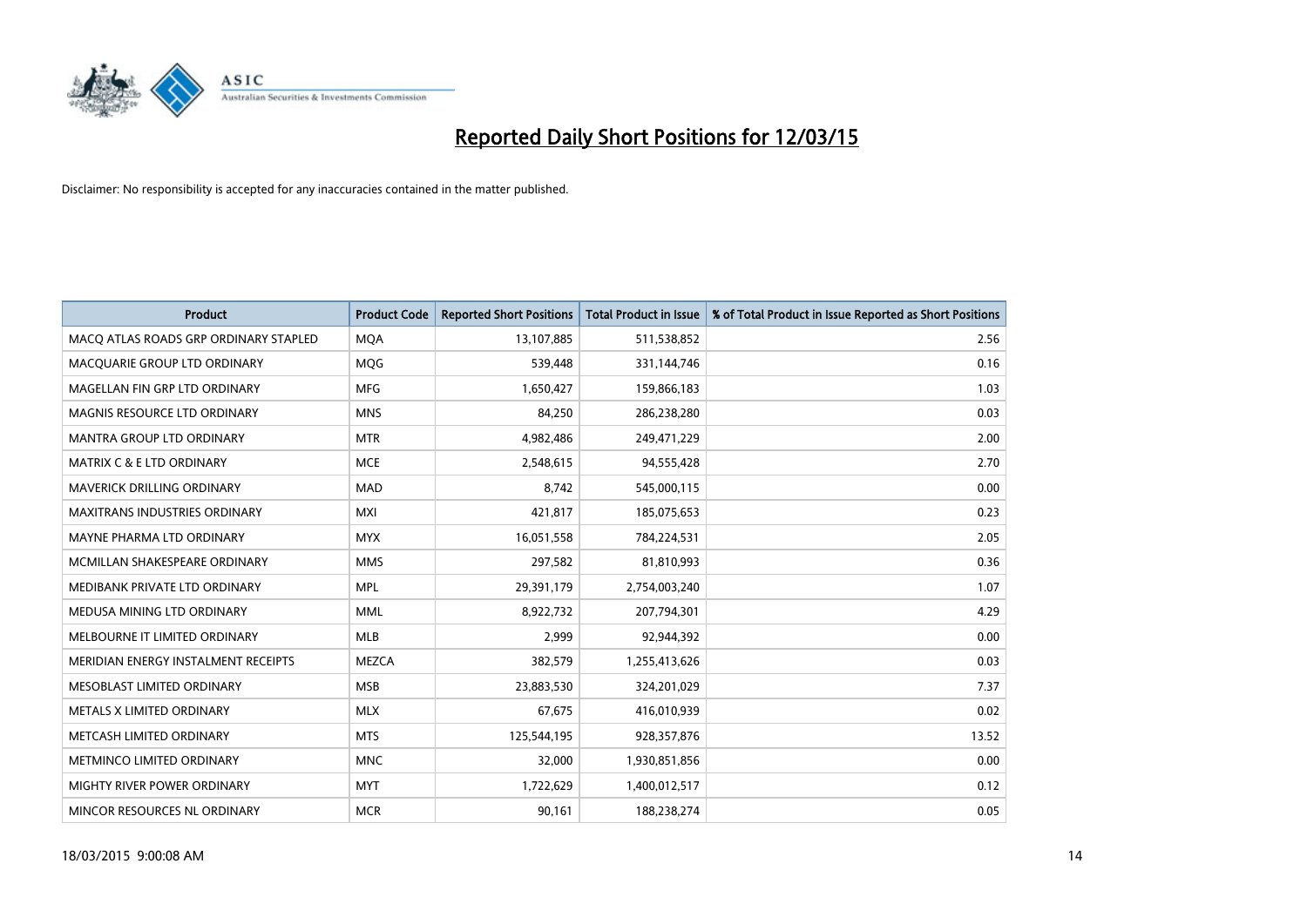

| <b>Product</b>                     | <b>Product Code</b> | <b>Reported Short Positions</b> | <b>Total Product in Issue</b> | % of Total Product in Issue Reported as Short Positions |
|------------------------------------|---------------------|---------------------------------|-------------------------------|---------------------------------------------------------|
| MINERAL DEPOSITS ORDINARY          | <b>MDL</b>          | 1,169,274                       | 103,676,341                   | 1.13                                                    |
| MINERAL RESOURCES. ORDINARY        | <b>MIN</b>          | 19,577,107                      | 187,270,274                   | 10.45                                                   |
| MIRABELA NICKEL LTD ORDINARY       | <b>MBN</b>          | 2,012,125                       | 929,710,216                   | 0.22                                                    |
| MIRVAC GROUP STAPLED SECURITIES    | <b>MGR</b>          | 2,290,020                       | 3,697,197,370                 | 0.06                                                    |
| MISSION NEWENERGY ORDINARY         | <b>MBT</b>          | 59,648                          | 40,870,275                    | 0.15                                                    |
| <b>MMAOFFSHOR ORDINARY</b>         | <b>MRM</b>          | 31,365,459                      | 368,666,221                   | 8.51                                                    |
| MOLOPO ENERGY LTD ORDINARY         | <b>MPO</b>          | 30,833                          | 248,869,398                   | 0.01                                                    |
| MONADELPHOUS GROUP ORDINARY        | <b>MND</b>          | 8,962,047                       | 92,998,380                    | 9.64                                                    |
| MONASH IVF GROUP LTD ORDINARY      | <b>MVF</b>          | 1,259,307                       | 231,081,089                   | 0.54                                                    |
| <b>MONEY3 CORPORATION ORDINARY</b> | <b>MNY</b>          | 64,187                          | 128,383,729                   | 0.05                                                    |
| MORTGAGE CHOICE LTD ORDINARY       | MOC                 | 44,078                          | 124,216,248                   | 0.04                                                    |
| <b>MOUNT GIBSON IRON ORDINARY</b>  | <b>MGX</b>          | 88,974,788                      | 1,090,805,085                 | 8.16                                                    |
| MULTIPLEX SITES SITES              | <b>MXUPA</b>        | 2,252                           | 4,500,000                     | 0.05                                                    |
| MYER HOLDINGS LTD ORDINARY         | <b>MYR</b>          | 117,862,123                     | 585,689,551                   | 20.12                                                   |
| <b>MYSTATE LIMITED ORDINARY</b>    | <b>MYS</b>          | 40,000                          | 87,283,417                    | 0.05                                                    |
| NANOSONICS LIMITED ORDINARY        | <b>NAN</b>          | 1,800,932                       | 264,362,826                   | 0.68                                                    |
| NATIONAL AUST. BANK ORDINARY       | <b>NAB</b>          | 10,839,767                      | 2,421,097,548                 | 0.45                                                    |
| NATIONAL STORAGE STAPLED           | <b>NSR</b>          | 1,623,533                       | 295,631,660                   | 0.55                                                    |
| NAVITAS LIMITED ORDINARY           | <b>NVT</b>          | 3,606,704                       | 376,037,813                   | 0.96                                                    |
| NEARMAP LTD ORDINARY               | <b>NEA</b>          | 2,190,229                       | 348,196,101                   | 0.63                                                    |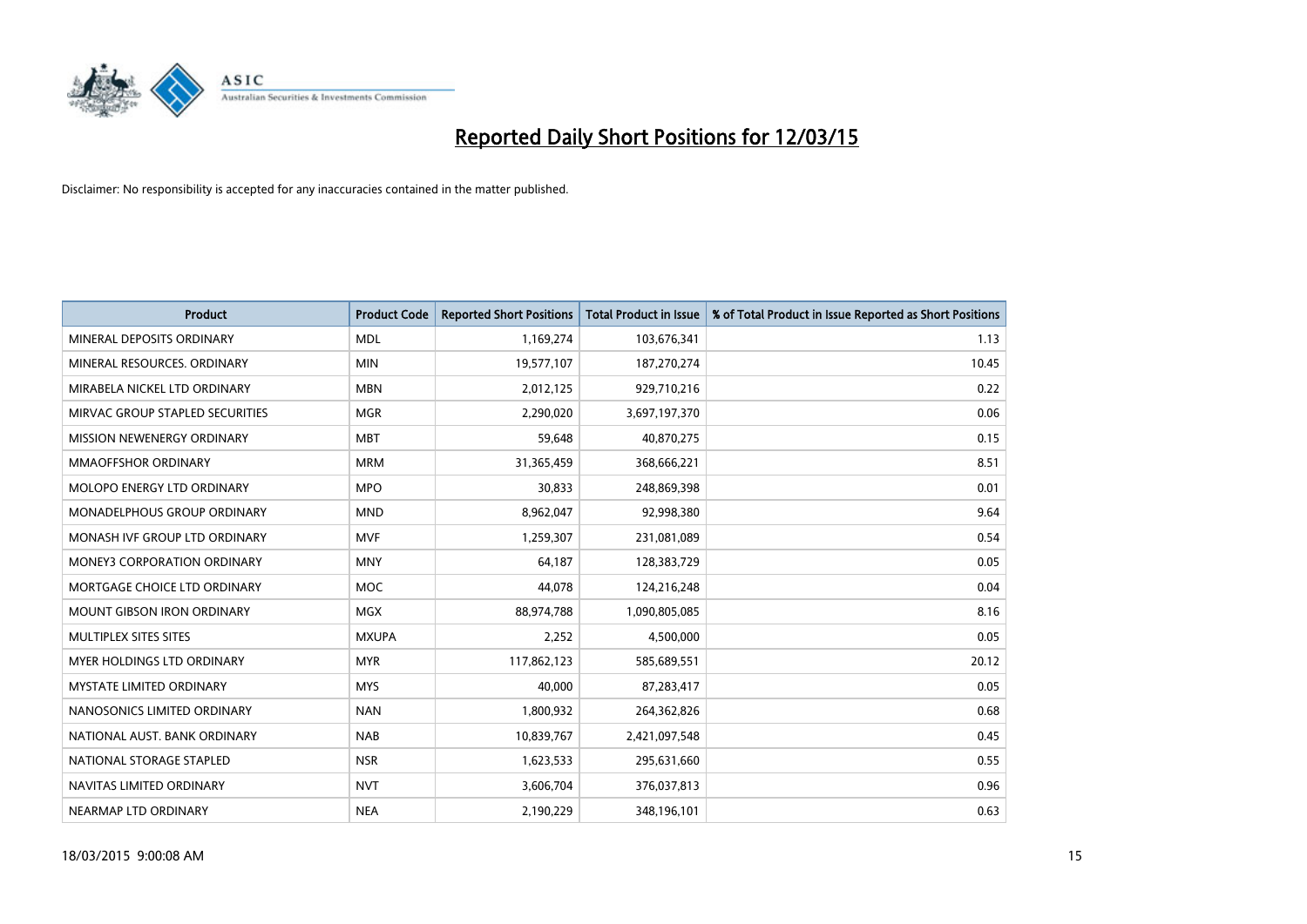

| <b>Product</b>                         | <b>Product Code</b> | <b>Reported Short Positions</b> | <b>Total Product in Issue</b> | % of Total Product in Issue Reported as Short Positions |
|----------------------------------------|---------------------|---------------------------------|-------------------------------|---------------------------------------------------------|
| NEON ENERGY LIMITED ORDINARY           | <b>NEN</b>          | 13,244                          | 553,037,848                   | 0.00                                                    |
| NEW HOPE CORPORATION ORDINARY          | NHC                 | 774,322                         | 830,999,449                   | 0.09                                                    |
| NEWCREST MINING ORDINARY               | <b>NCM</b>          | 8,692,349                       | 766,510,971                   | 1.13                                                    |
| NEWS CORP A NON-VOTING CDI             | <b>NWSLV</b>        | 335                             | 2,548,551                     | 0.01                                                    |
| NEWS CORP B VOTING CDI                 | <b>NWS</b>          | 2,572,262                       | 41,190,847                    | 6.24                                                    |
| NEWSAT LIMITED ORDINARY                | <b>NWT</b>          | 3,034,704                       | 643,874,841                   | 0.47                                                    |
| NEXTDC LIMITED ORDINARY                | <b>NXT</b>          | 15,543,389                      | 193,375,200                   | 8.04                                                    |
| NEXUS ENERGY LIMITED ORDINARY          | <b>NXS</b>          | 58,176                          | 1,330,219,459                 | 0.00                                                    |
| NIB HOLDINGS LIMITED ORDINARY          | <b>NHF</b>          | 151,780                         | 439,004,182                   | 0.03                                                    |
| NINE ENTERTAINMENT ORDINARY            | <b>NEC</b>          | 33,281,251                      | 940,295,023                   | 3.54                                                    |
| NOBLE MINERAL RES ORDINARY             | <b>NMG</b>          | 2,365,726                       | 666,397,952                   | 0.36                                                    |
| NORTHERN IRON LTD ORDINARY             | <b>NFE</b>          | 10,000                          | 484,405,314                   | 0.00                                                    |
| NORTHERN STAR ORDINARY                 | <b>NST</b>          | 11,599,133                      | 592,416,408                   | 1.96                                                    |
| NOVION PROPERTY GRP STAPLED SECURITIES | <b>NVN</b>          | 64,961,250                      | 3,077,214,058                 | 2.11                                                    |
| NOVOGEN LIMITED ORDINARY               | <b>NRT</b>          | 200,000                         | 250,994,150                   | 0.08                                                    |
| NRW HOLDINGS LIMITED ORDINARY          | <b>NWH</b>          | 18,952,835                      | 278,888,011                   | 6.80                                                    |
| NUFARM LIMITED ORDINARY                | <b>NUF</b>          | 6,595,584                       | 264,948,132                   | 2.49                                                    |
| NUPLEX INDUSTRIES ORDINARY             | <b>NPX</b>          | 1,000                           | 198,125,827                   | 0.00                                                    |
| OCEANAGOLD CORP. CHESS DEPOSITARY INT  | <b>OGC</b>          | 170,799                         | 303,453,000                   | 0.06                                                    |
| OIL SEARCH LTD ORDINARY                | OSH                 | 21,297,269                      | 1,522,692,587                 | 1.40                                                    |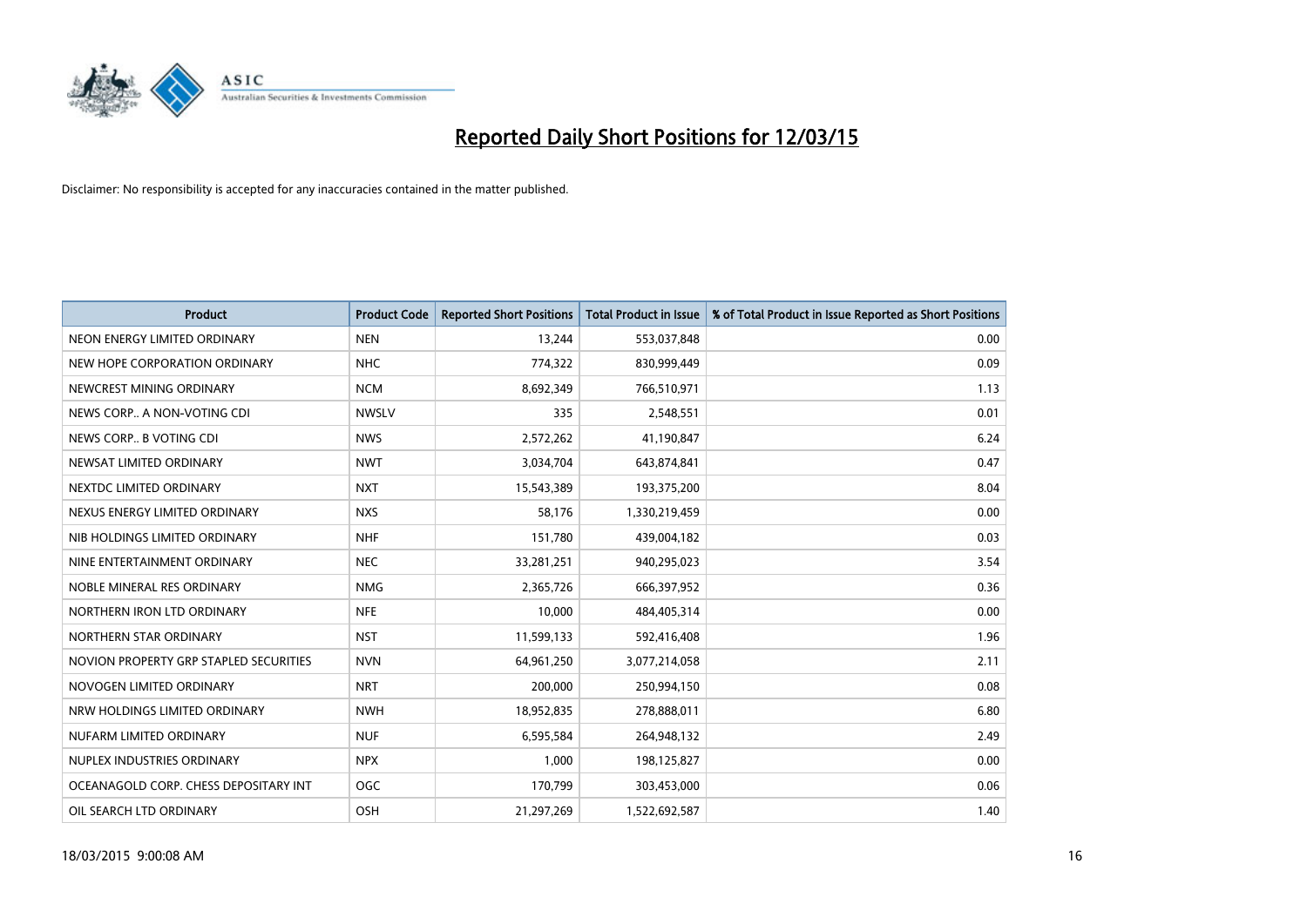

| <b>Product</b>                | <b>Product Code</b> | <b>Reported Short Positions</b> | <b>Total Product in Issue</b> | % of Total Product in Issue Reported as Short Positions |
|-------------------------------|---------------------|---------------------------------|-------------------------------|---------------------------------------------------------|
| OM HOLDINGS LIMITED ORDINARY  | <b>OMH</b>          | 861                             | 733,423,337                   | 0.00                                                    |
| OOH!MEDIA LIMITED ORDINARY    | OML                 | 617,955                         | 149,882,534                   | 0.41                                                    |
| ORICA LIMITED ORDINARY        | ORI                 | 33,573,269                      | 372,743,291                   | 9.01                                                    |
| ORIGIN ENERGY ORDINARY        | <b>ORG</b>          | 9,512,423                       | 1,106,316,112                 | 0.86                                                    |
| OROCOBRE LIMITED ORDINARY     | <b>ORE</b>          | 3,588,281                       | 147,360,623                   | 2.44                                                    |
| ORORA LIMITED ORDINARY        | <b>ORA</b>          | 1,012,761                       | 1,206,684,923                 | 0.08                                                    |
| OROTONGROUP LIMITED ORDINARY  | ORL                 | 81,043                          | 40,880,902                    | 0.20                                                    |
| OTTO ENERGY LIMITED ORDINARY  | <b>OEL</b>          | 3,449                           | 1,155,790,071                 | 0.00                                                    |
| OZ MINERALS ORDINARY          | OZL                 | 5,312,957                       | 303,470,022                   | 1.75                                                    |
| OZFOREX GROUP LTD ORDINARY    | <b>OFX</b>          | 9,712,557                       | 240,000,000                   | 4.05                                                    |
| PACIFIC BRANDS ORDINARY       | <b>PBG</b>          | 85,313,873                      | 917,226,291                   | 9.30                                                    |
| PACIFIC SMILES GRP ORDINARY   | <b>PSQ</b>          | 133,000                         | 151,993,395                   | 0.09                                                    |
| PACT GROUP HLDGS LTD ORDINARY | <b>PGH</b>          | 1,014,070                       | 294,145,019                   | 0.34                                                    |
| PALADIN ENERGY LTD ORDINARY   | <b>PDN</b>          | 85,113,918                      | 1,666,927,668                 | 5.11                                                    |
| PANAUST LIMITED ORDINARY      | <b>PNA</b>          | 8,583,410                       | 637,071,326                   | 1.35                                                    |
| PANORAMIC RESOURCES ORDINARY  | PAN                 | 2,247,791                       | 321,424,015                   | 0.70                                                    |
| PANTERRA GOLD LTD ORDINARY    | PGI                 | $\mathbf{1}$                    | 84,812,720                    | 0.00                                                    |
| PAPERLINX LIMITED ORDINARY    | <b>PPX</b>          | 57,788                          | 665, 181, 261                 | 0.01                                                    |
| PATTIES FOODS LTD ORDINARY    | <b>PFL</b>          | 157                             | 139,234,153                   | 0.00                                                    |
| PEET LIMITED ORDINARY         | <b>PPC</b>          | 17,827                          | 484,853,684                   | 0.00                                                    |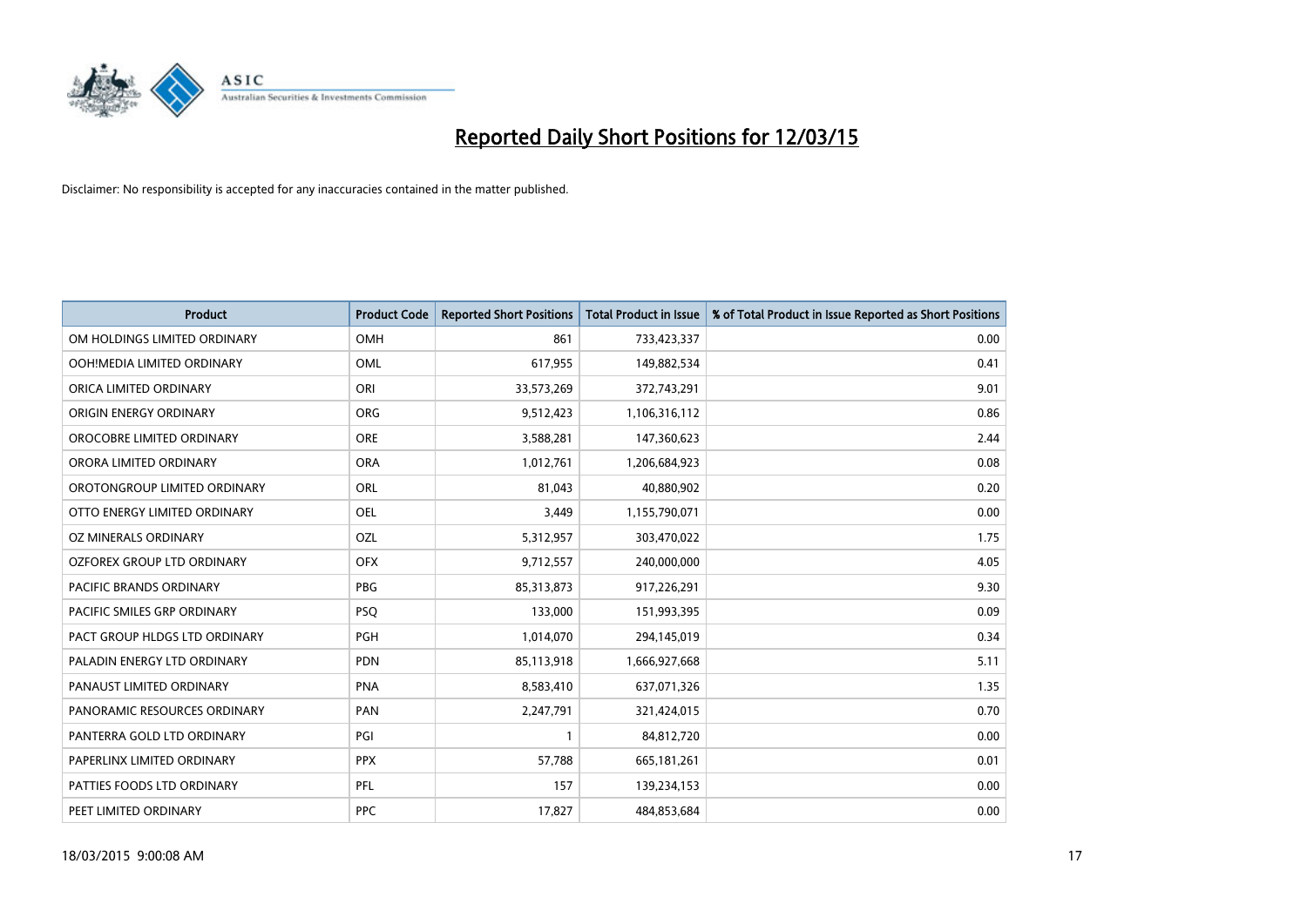

| <b>Product</b>                    | <b>Product Code</b> | <b>Reported Short Positions</b> | <b>Total Product in Issue</b> | % of Total Product in Issue Reported as Short Positions |
|-----------------------------------|---------------------|---------------------------------|-------------------------------|---------------------------------------------------------|
| PENINSULA ENERGY LTD ORDINARY     | <b>PEN</b>          | $\mathbf{1}$                    | 6,906,809,008                 | 0.00                                                    |
| PERPETUAL LIMITED ORDINARY        | <b>PPT</b>          | 1,204,786                       | 46,574,426                    | 2.59                                                    |
| PERSEUS MINING LTD ORDINARY       | <b>PRU</b>          | 18,581,918                      | 526,656,401                   | 3.53                                                    |
| PHARMAXIS LTD ORDINARY            | <b>PXS</b>          | 8,777                           | 310,802,049                   | 0.00                                                    |
| PLATINUM ASSET ORDINARY           | <b>PTM</b>          | 3,662,863                       | 583,652,029                   | 0.63                                                    |
| PLATINUM AUSTRALIA ORDINARY       | PLA                 | 836,127                         | 504,968,043                   | 0.17                                                    |
| PLATINUM CAPITAL LTD ORDINARY     | <b>PMC</b>          | 295,060                         | 232,190,254                   | 0.13                                                    |
| PMP LIMITED ORDINARY              | <b>PMP</b>          | 27,581                          | 323,781,124                   | 0.01                                                    |
| POSEIDON NICK LTD ORDINARY        | <b>POS</b>          | 1,570,751                       | 683,588,322                   | 0.23                                                    |
| PRAIRIE MINING LTD ORDINARY       | <b>PDZ</b>          | 13,620                          | 135,195,089                   | 0.01                                                    |
| PRANA BIOTECHNOLOGY ORDINARY      | PBT                 | 3,086,697                       | 527,107,470                   | 0.59                                                    |
| PREMIER INVESTMENTS ORDINARY      | <b>PMV</b>          | 367,391                         | 155,900,075                   | 0.24                                                    |
| PRIMARY HEALTH CARE ORDINARY      | <b>PRY</b>          | 58,331,427                      | 512,130,550                   | 11.39                                                   |
| PRIME MEDIA GRP LTD ORDINARY      | <b>PRT</b>          | 942,294                         | 366,330,303                   | 0.26                                                    |
| PROGRAMMED ORDINARY               | <b>PRG</b>          | 323,628                         | 118,651,911                   | 0.27                                                    |
| PROMESA LIMITED ORDINARY          | <b>PRA</b>          | 3,748,713                       | 384,412,465                   | 0.98                                                    |
| PURA VIDA ENERGY NL ORDINARY      | <b>PVD</b>          | 233,000                         | 147,381,883                   | 0.16                                                    |
| <b>QANTAS AIRWAYS ORDINARY</b>    | QAN                 | 756,197                         | 2,196,330,250                 | 0.03                                                    |
| OBE INSURANCE GROUP ORDINARY      | <b>OBE</b>          | 17,340,948                      | 1,364,945,301                 | 1.27                                                    |
| <b>QUBE HOLDINGS LTD ORDINARY</b> | QUB                 | 708,660                         | 1,054,428,076                 | 0.07                                                    |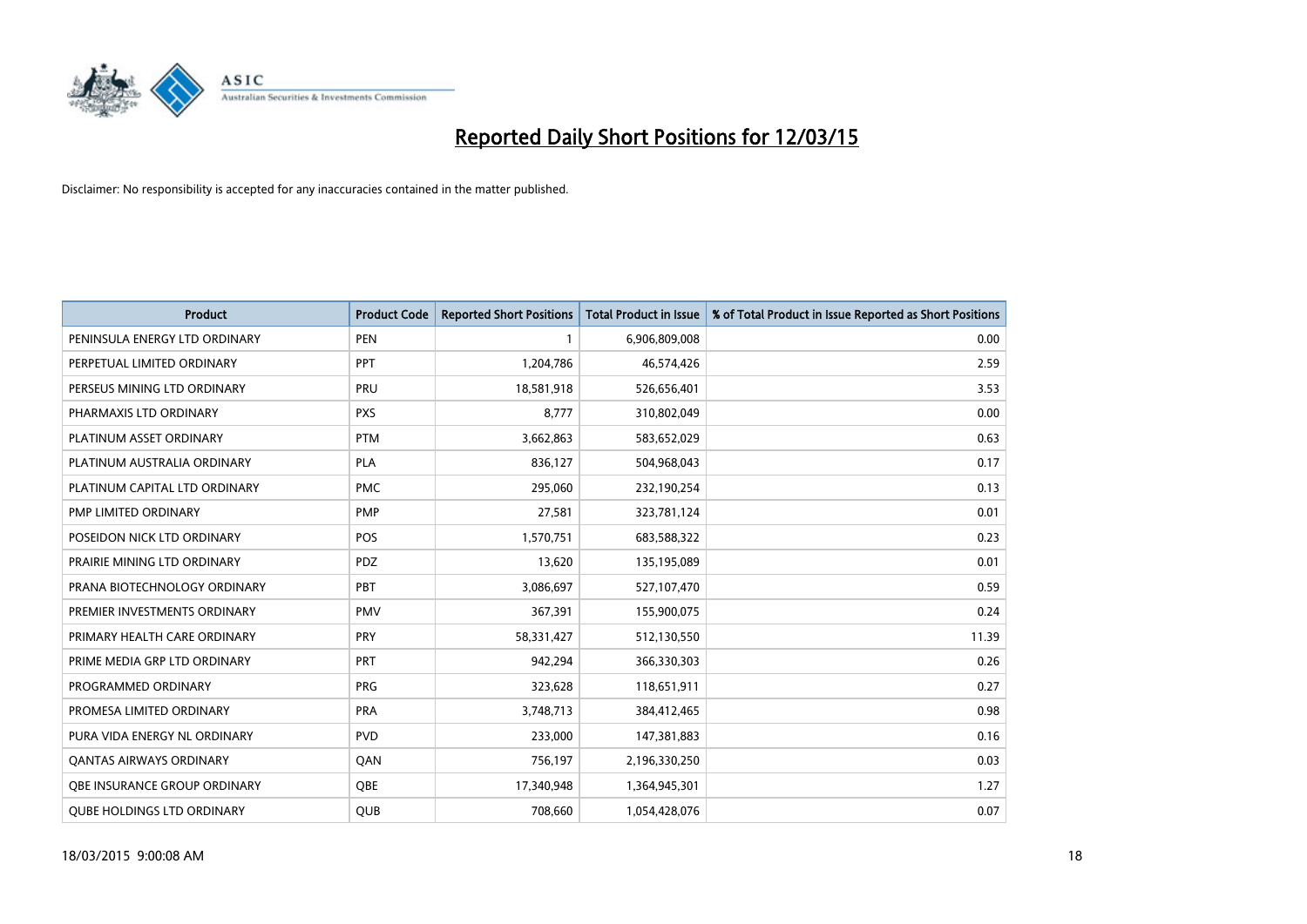

| <b>Product</b>                      | <b>Product Code</b> | <b>Reported Short Positions</b> | <b>Total Product in Issue</b> | % of Total Product in Issue Reported as Short Positions |
|-------------------------------------|---------------------|---------------------------------|-------------------------------|---------------------------------------------------------|
| QUICKSTEP HOLDINGS ORDINARY         | OHL                 | 50,000                          | 397,873,501                   | 0.01                                                    |
| RAMSAY HEALTH CARE ORDINARY         | <b>RHC</b>          | 418,094                         | 202,081,252                   | 0.21                                                    |
| <b>RCG CORPORATION LTD ORDINARY</b> | <b>RCG</b>          | 385,707                         | 268,408,625                   | 0.14                                                    |
| <b>RCR TOMLINSON ORDINARY</b>       | <b>RCR</b>          | 694,285                         | 138,745,453                   | 0.50                                                    |
| <b>REA GROUP ORDINARY</b>           | <b>REA</b>          | 1,867,371                       | 131,714,699                   | 1.42                                                    |
| RECALL HOLDINGS LTD ORDINARY        | <b>REC</b>          | 370,213                         | 313,674,711                   | 0.12                                                    |
| <b>RECKON LIMITED ORDINARY</b>      | <b>RKN</b>          | 1,419,834                       | 112,084,762                   | 1.27                                                    |
| RED 5 LIMITED ORDINARY              | <b>RED</b>          | 174,739                         | 759,451,008                   | 0.02                                                    |
| <b>RED FORK ENERGY ORDINARY</b>     | <b>RFE</b>          | 112,160                         | 501,051,719                   | 0.02                                                    |
| REDBANK ENERGY LTD ORDINARY         | AEJ                 | 13                              | 786,287                       | 0.00                                                    |
| REGIONAL EXPRESS ORDINARY           | <b>REX</b>          | 29,645                          | 110,154,375                   | 0.03                                                    |
| REGIS HEALTHCARE LTD ORDINARY       | <b>REG</b>          | 227,295                         | 300, 345, 797                 | 0.08                                                    |
| REGIS RESOURCES ORDINARY            | <b>RRL</b>          | 28,262,446                      | 499,781,595                   | 5.65                                                    |
| RESMED INC CDI 10:1                 | <b>RMD</b>          | 4,722,220                       | 1,403,838,170                 | 0.34                                                    |
| <b>RESOLUTE MINING ORDINARY</b>     | <b>RSG</b>          | 7,027,909                       | 641,189,223                   | 1.10                                                    |
| <b>RESOURCE GENERATION ORDINARY</b> | <b>RES</b>          |                                 | 581,380,338                   | 0.00                                                    |
| RETAIL FOOD GROUP ORDINARY          | <b>RFG</b>          | 4,579,906                       | 160,321,903                   | 2.86                                                    |
| REX MINERALS LIMITED ORDINARY       | <b>RXM</b>          | 818,031                         | 220,519,784                   | 0.37                                                    |
| <b>RIDLEY CORPORATION ORDINARY</b>  | <b>RIC</b>          | 1,511                           | 307,817,071                   | 0.00                                                    |
| RIO TINTO LIMITED ORDINARY          | <b>RIO</b>          | 5,229,735                       | 435,758,720                   | 1.20                                                    |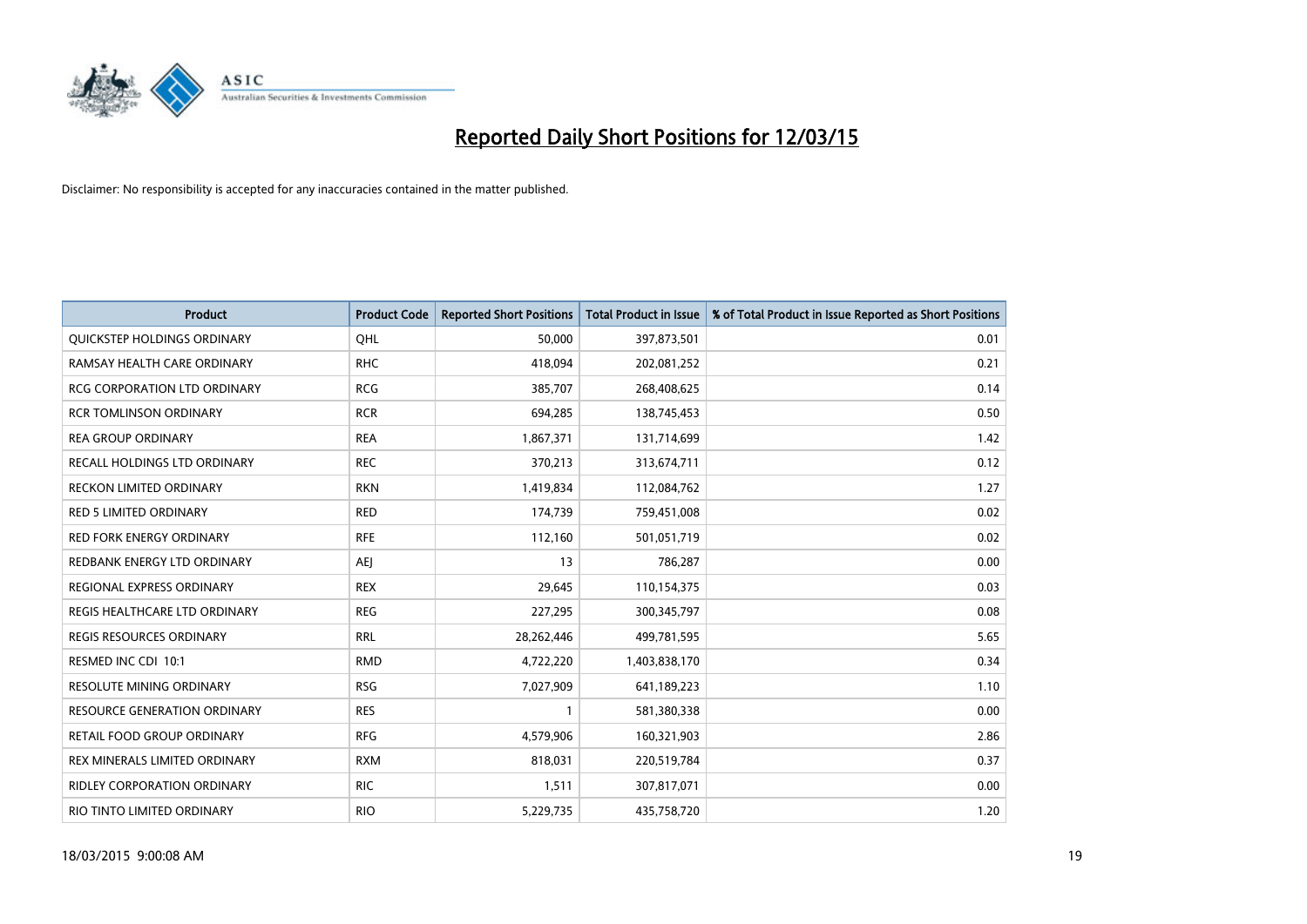

| <b>Product</b>                               | <b>Product Code</b> | <b>Reported Short Positions</b> | <b>Total Product in Issue</b> | % of Total Product in Issue Reported as Short Positions |
|----------------------------------------------|---------------------|---------------------------------|-------------------------------|---------------------------------------------------------|
| <b>ROX RESOURCES ORDINARY</b>                | <b>RXL</b>          | 5,523,255                       | 849,673,095                   | 0.65                                                    |
| ROYAL WOLF HOLDINGS ORDINARY                 | <b>RWH</b>          | 181,790                         | 100,387,052                   | 0.18                                                    |
| SAI GLOBAL LIMITED ORDINARY                  | SAI                 | 633,401                         | 211,761,727                   | 0.30                                                    |
| SALMAT LIMITED ORDINARY                      | <b>SLM</b>          | 10,907                          | 159,812,799                   | 0.01                                                    |
| SAMSON OIL & GAS LTD ORDINARY                | SSN                 | 1,578,820                       | 2,837,782,022                 | 0.06                                                    |
| SANDFIRE RESOURCES ORDINARY                  | <b>SFR</b>          | 3,760,439                       | 156,428,011                   | 2.40                                                    |
| <b>SANTOS LTD ORDINARY</b>                   | <b>STO</b>          | 38,849,450                      | 982,409,074                   | 3.95                                                    |
| SARACEN MINERAL ORDINARY                     | SAR                 | 2,925,563                       | 792,784,738                   | 0.37                                                    |
| <b>SCA PROPERTY GROUP STAPLED SECURITIES</b> | <b>SCP</b>          | 15,968,320                      | 650,839,582                   | 2.45                                                    |
| <b>SCENTRE GRP STAPLED</b>                   | SCG                 | 22,605,554                      | 5,324,296,678                 | 0.42                                                    |
| SEDGMAN LIMITED ORDINARY                     | <b>SDM</b>          | 1,121,307                       | 227,059,277                   | 0.49                                                    |
| <b>SEEK LIMITED ORDINARY</b>                 | <b>SEK</b>          | 12,621,568                      | 342,629,192                   | 3.68                                                    |
| SELECT HARVESTS ORDINARY                     | SHV                 | 1,128,364                       | 70,940,874                    | 1.59                                                    |
| SENEX ENERGY LIMITED ORDINARY                | <b>SXY</b>          | 100,320,063                     | 1,149,657,377                 | 8.73                                                    |
| SERVCORP LIMITED ORDINARY                    | SRV                 | 697                             | 98,432,275                    | 0.00                                                    |
| SEVEN GROUP HOLDINGS ORDINARY                | <b>SVW</b>          | 7,832,401                       | 296,260,281                   | 2.64                                                    |
| SEVEN WEST MEDIA LTD ORDINARY                | SWM                 | 51,345,739                      | 999,160,872                   | 5.14                                                    |
| SG FLEET GROUP LTD ORDINARY                  | SGF                 | 184,966                         | 242,691,826                   | 0.08                                                    |
| SHINE CORPORATE ORDINARY                     | SHJ                 | 23,630                          | 172,400,081                   | 0.01                                                    |
| SIGMA PHARMACEUTICAL ORDINARY                | <b>SIP</b>          | 22,116,544                      | 1,093,424,867                 | 2.02                                                    |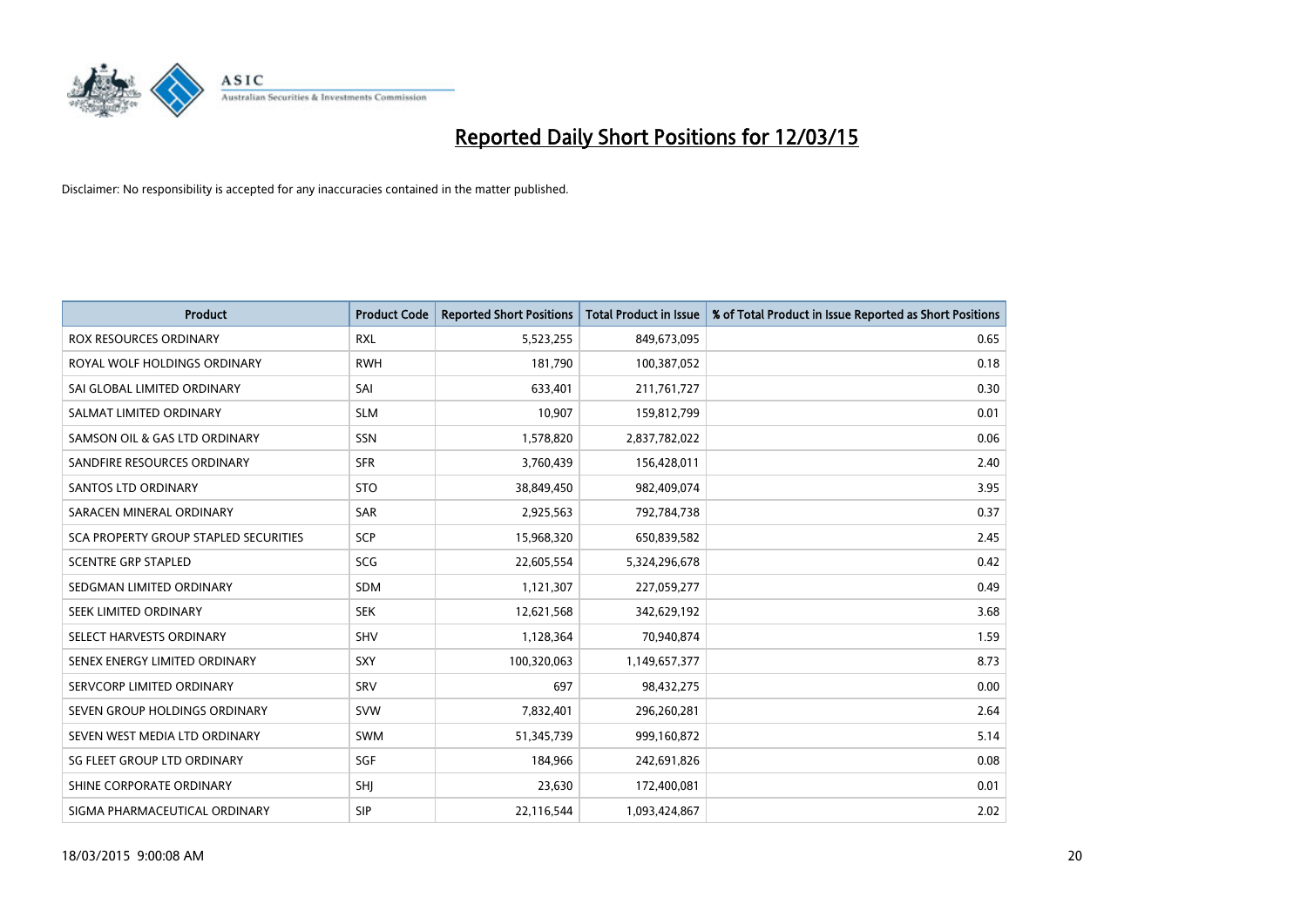

| <b>Product</b>                           | <b>Product Code</b> | <b>Reported Short Positions</b> | <b>Total Product in Issue</b> | % of Total Product in Issue Reported as Short Positions |
|------------------------------------------|---------------------|---------------------------------|-------------------------------|---------------------------------------------------------|
| SILEX SYSTEMS ORDINARY                   | <b>SLX</b>          | 6,745,802                       | 170,467,339                   | 3.96                                                    |
| SILVER CHEF LIMITED ORDINARY             | <b>SIV</b>          | 10,908                          | 29,640,865                    | 0.04                                                    |
| SILVER LAKE RESOURCE ORDINARY            | <b>SLR</b>          | 20,840,212                      | 503,233,971                   | 4.14                                                    |
| SIMONDS GRP LTD ORDINARY                 | <b>SIO</b>          | 656,557                         | 151,412,268                   | 0.43                                                    |
| SIMS METAL MGMT LTD ORDINARY             | SGM                 | 17,724,978                      | 204,764,785                   | 8.66                                                    |
| SINGAPORE TELECOMM. CHESS DEPOSITARY INT | SGT                 | 5,913,193                       | 130,397,705                   | 4.53                                                    |
| SINO GAS ENERGY ORDINARY                 | <b>SEH</b>          | 11,093,389                      | 1,544,247,358                 | 0.72                                                    |
| SIRIUS RESOURCES NL ORDINARY             | <b>SIR</b>          | 17,016,830                      | 341,638,269                   | 4.98                                                    |
| SIRTEX MEDICAL ORDINARY                  | <b>SRX</b>          | 59,814                          | 56,530,231                    | 0.11                                                    |
| SKILLED GROUP LTD ORDINARY               | <b>SKE</b>          | 5,290,632                       | 235,898,291                   | 2.24                                                    |
| SKY NETWORK ORDINARY                     | <b>SKT</b>          | 347,182                         | 389,139,785                   | 0.09                                                    |
| SKYCITY ENT GRP LTD ORDINARY             | <b>SKC</b>          | 10,193,934                      | 587,472,741                   | 1.74                                                    |
| <b>SLATER &amp; GORDON ORDINARY</b>      | SGH                 | 4,884,601                       | 208,695,621                   | 2.34                                                    |
| SMS MANAGEMENT, ORDINARY                 | <b>SMX</b>          | 1,405,718                       | 69,318,017                    | 2.03                                                    |
| SONIC HEALTHCARE ORDINARY                | <b>SHL</b>          | 4,084,375                       | 401,401,556                   | 1.02                                                    |
| SOUL PATTINSON (W.H) ORDINARY            | SOL                 | 291,225                         | 239,395,320                   | 0.12                                                    |
| SPARK INFRASTRUCTURE STAPLED US PROHIBT. | SKI                 | 40,674,822                      | 1,466,360,128                 | 2.77                                                    |
| SPARK NEW ZEALAND ORDINARY               | <b>SPK</b>          | 7,520,516                       | 1,834,783,488                 | 0.41                                                    |
| SPDR 200 FUND ETF UNITS                  | <b>STW</b>          | 15,888                          | 47,705,598                    | 0.03                                                    |
| SPECIALTY FASHION ORDINARY               | <b>SFH</b>          | 31,994                          | 192,236,121                   | 0.02                                                    |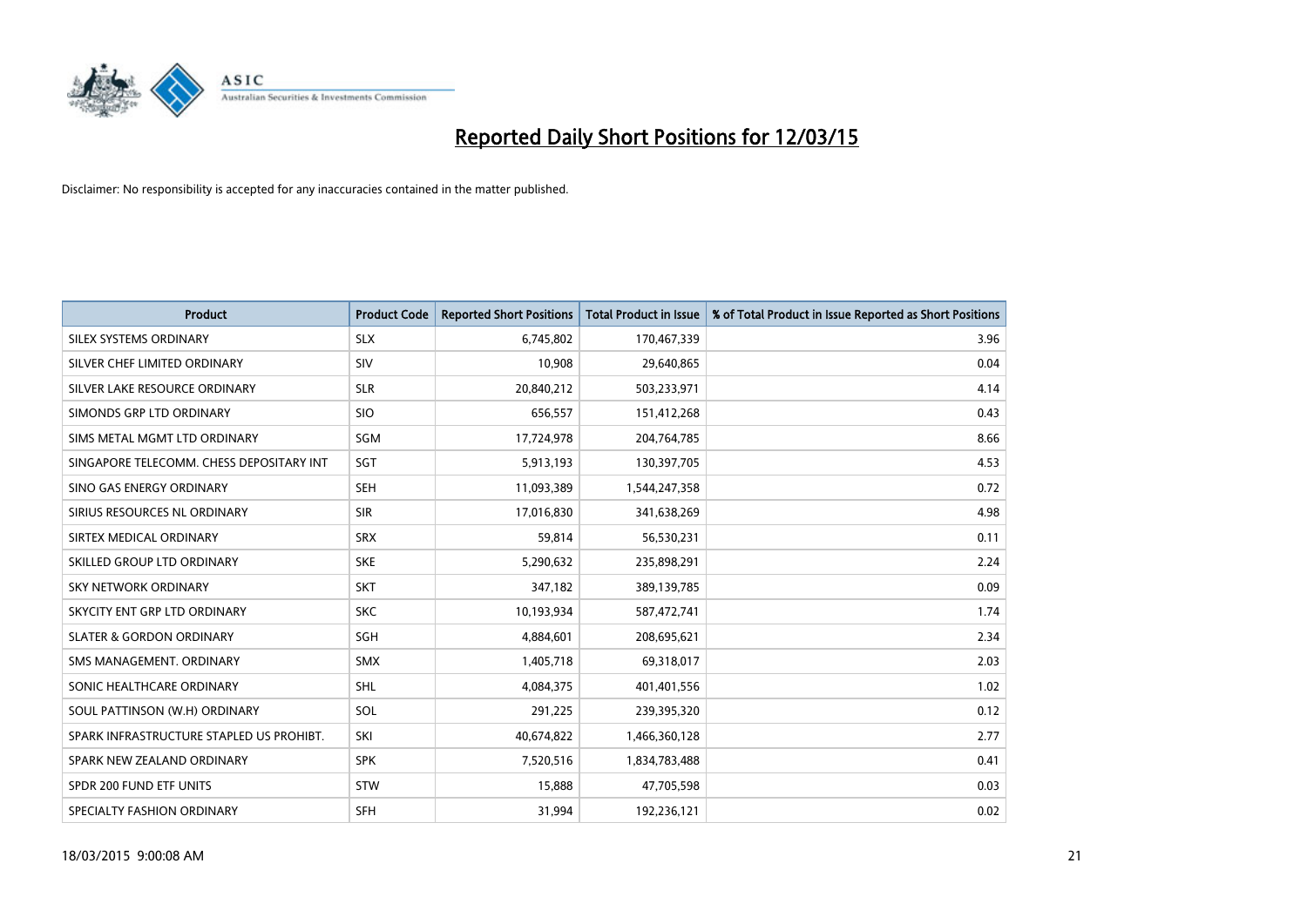

| <b>Product</b>                   | <b>Product Code</b> | <b>Reported Short Positions</b> | <b>Total Product in Issue</b> | % of Total Product in Issue Reported as Short Positions |
|----------------------------------|---------------------|---------------------------------|-------------------------------|---------------------------------------------------------|
| SPOTLESS GRP HLD LTD ORDINARY    | <b>SPO</b>          | 39,400,708                      | 1,098,290,178                 | 3.59                                                    |
| ST BARBARA LIMITED ORDINARY      | SBM                 | 7,780,259                       | 495,102,525                   | 1.57                                                    |
| STARPHARMA HOLDINGS ORDINARY     | <b>SPL</b>          | 7,080,889                       | 319,138,501                   | 2.22                                                    |
| STEADFAST GROUP LTD ORDINARY     | <b>SDF</b>          | 11,188,114                      | 741,449,461                   | 1.51                                                    |
| STHN CROSS MEDIA ORDINARY        | SXL                 | 23,772,167                      | 732,319,622                   | 3.25                                                    |
| STOCKLAND UNITS/ORD STAPLED      | SGP                 | 4,475,696                       | 2,361,717,862                 | 0.19                                                    |
| STRAITS RES LTD. ORDINARY        | <b>SRQ</b>          | 20,212                          | 1,217,730,293                 | 0.00                                                    |
| STW COMMUNICATIONS ORDINARY      | SGN                 | 13,005,783                      | 409,699,000                   | 3.17                                                    |
| SUNCORP GROUP LTD ORDINARY       | <b>SUN</b>          | 5,880,230                       | 1,286,600,980                 | 0.46                                                    |
| SUNDANCE ENERGY ORDINARY         | <b>SEA</b>          | 5,207,176                       | 549, 351, 227                 | 0.95                                                    |
| SUNDANCE RESOURCES ORDINARY      | <b>SDL</b>          | 88, 361, 278                    | 3,110,250,938                 | 2.84                                                    |
| SUNLAND GROUP LTD ORDINARY       | <b>SDG</b>          | 182,823                         | 181,710,087                   | 0.10                                                    |
| SUPER RET REP LTD ORDINARY       | SUL                 | 14,655,422                      | 197,030,571                   | 7.44                                                    |
| SURFSTITCH GROUP LTD ORDINARY    | <b>SRF</b>          | 89,001                          | 214, 101, 735                 | 0.04                                                    |
| SWICK MINING ORDINARY            | <b>SWK</b>          | 65,000                          | 217,643,703                   | 0.03                                                    |
| SYD AIRPORT STAPLED US PROHIBIT. | SYD                 | 25,304,538                      | 2,216,216,041                 | 1.14                                                    |
| SYRAH RESOURCES ORDINARY         | <b>SYR</b>          | 6,075,085                       | 164,210,076                   | 3.70                                                    |
| TABCORP HOLDINGS LTD ORDINARY    | <b>TAH</b>          | 10,480,163                      | 804, 161, 461                 | 1.30                                                    |
| TALISMAN MINING ORDINARY         | <b>TLM</b>          | $\mathbf{1}$                    | 131,538,627                   | 0.00                                                    |
| TAP OIL LIMITED ORDINARY         | <b>TAP</b>          | 278,259                         | 243,186,639                   | 0.11                                                    |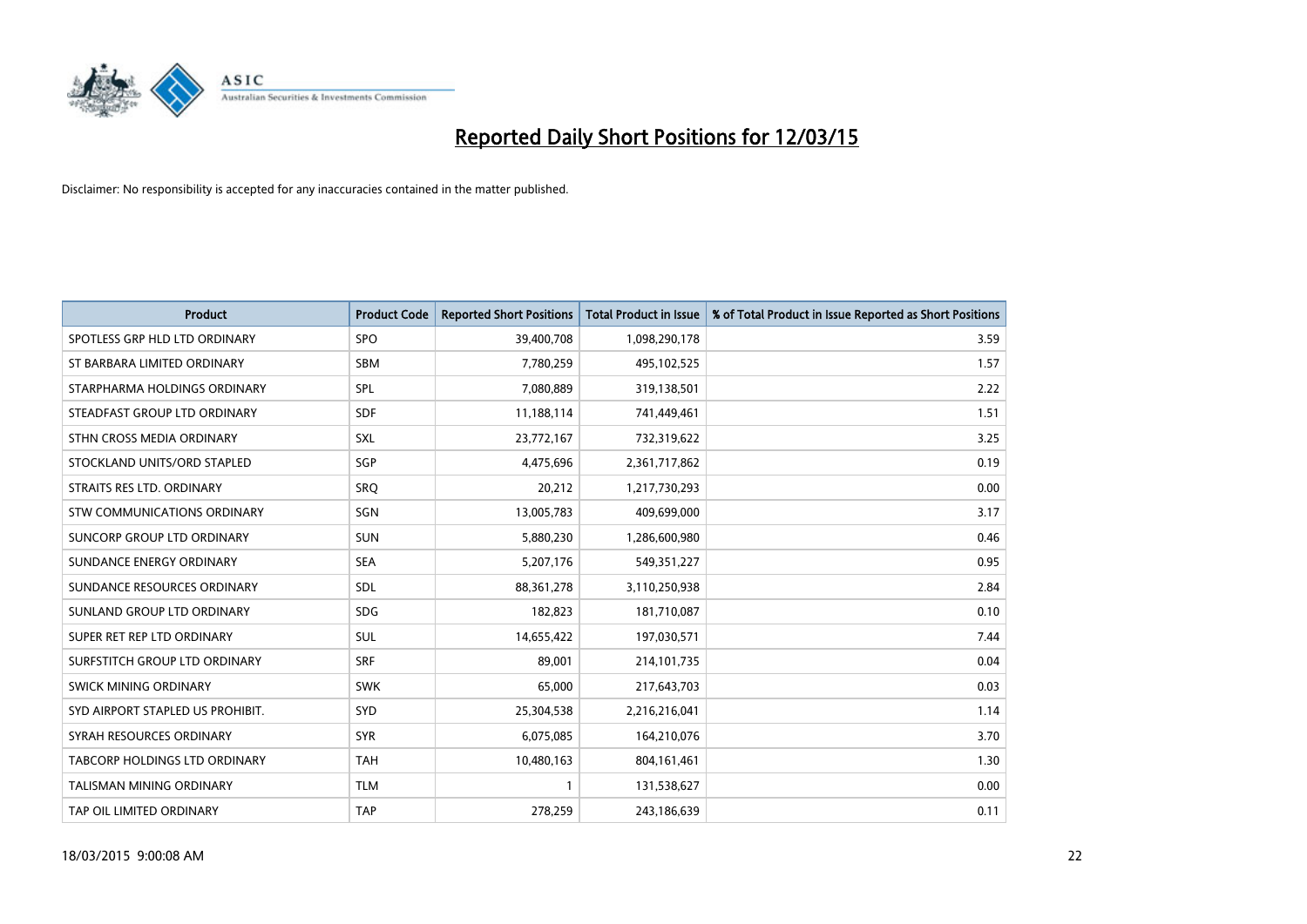

| <b>Product</b>                       | <b>Product Code</b> | <b>Reported Short Positions</b> | <b>Total Product in Issue</b> | % of Total Product in Issue Reported as Short Positions |
|--------------------------------------|---------------------|---------------------------------|-------------------------------|---------------------------------------------------------|
| TASSAL GROUP LIMITED ORDINARY        | <b>TGR</b>          | 145,267                         | 146,897,115                   | 0.10                                                    |
| TATTS GROUP LTD ORDINARY             | <b>TTS</b>          | 16,055,734                      | 1,446,215,698                 | 1.11                                                    |
| <b>TECHNOLOGY ONE ORDINARY</b>       | <b>TNE</b>          | 2,282,711                       | 309,209,455                   | 0.74                                                    |
| TELSTRA CORPORATION. ORDINARY        | <b>TLS</b>          | 22,452,940                      | 12,225,655,836                | 0.18                                                    |
| TEN NETWORK HOLDINGS ORDINARY        | <b>TEN</b>          | 140,215,759                     | 2,630,984,596                 | 5.33                                                    |
| TERANGA GOLD CORP CDI 1:1            | <b>TGZ</b>          | 1,374                           | 68,637,175                    | 0.00                                                    |
| TFS CORPORATION LTD ORDINARY         | <b>TFC</b>          | 15,156,174                      | 326,983,445                   | 4.64                                                    |
| THE REJECT SHOP ORDINARY             | <b>TRS</b>          | 1,548,764                       | 28,844,648                    | 5.37                                                    |
| THINK CHILDCARE EDU ORDINARY         | <b>TNK</b>          | 500,000                         | 39,600,000                    | 1.26                                                    |
| THORN GROUP LIMITED ORDINARY         | <b>TGA</b>          | 29,245                          | 151,337,839                   | 0.02                                                    |
| TIGER RESOURCES ORDINARY             | <b>TGS</b>          | 6,694,986                       | 1,143,541,406                 | 0.59                                                    |
| TOLL HOLDINGS LTD ORDINARY           | <b>TOL</b>          | 2,968,262                       | 717,437,878                   | 0.41                                                    |
| TORO ENERGY LIMITED ORDINARY         | <b>TOE</b>          | $\mathbf{1}$                    | 1,903,769,581                 | 0.00                                                    |
| <b>TOWER LIMITED ORDINARY</b>        | <b>TWR</b>          | 793                             | 178,145,130                   | 0.00                                                    |
| TOX FREE SOLUTIONS ORDINARY          | <b>TOX</b>          | 569,209                         | 133,752,359                   | 0.43                                                    |
| TPG TELECOM LIMITED ORDINARY         | <b>TPM</b>          | 15,217,376                      | 793,808,141                   | 1.92                                                    |
| TRADE ME GROUP ORDINARY              | <b>TME</b>          | 4,176,329                       | 396,830,595                   | 1.05                                                    |
| TRANSFIELD SERVICES ORDINARY         | <b>TSE</b>          | 6,244,970                       | 512,457,716                   | 1.22                                                    |
| TRANSPACIFIC INDUST, ORDINARY        | <b>TPI</b>          | 93,400,476                      | 1,579,914,690                 | 5.91                                                    |
| TRANSURBAN GROUP TRIPLE STAPLED SEC. | <b>TCL</b>          | 9,376,609                       | 1,914,461,916                 | 0.49                                                    |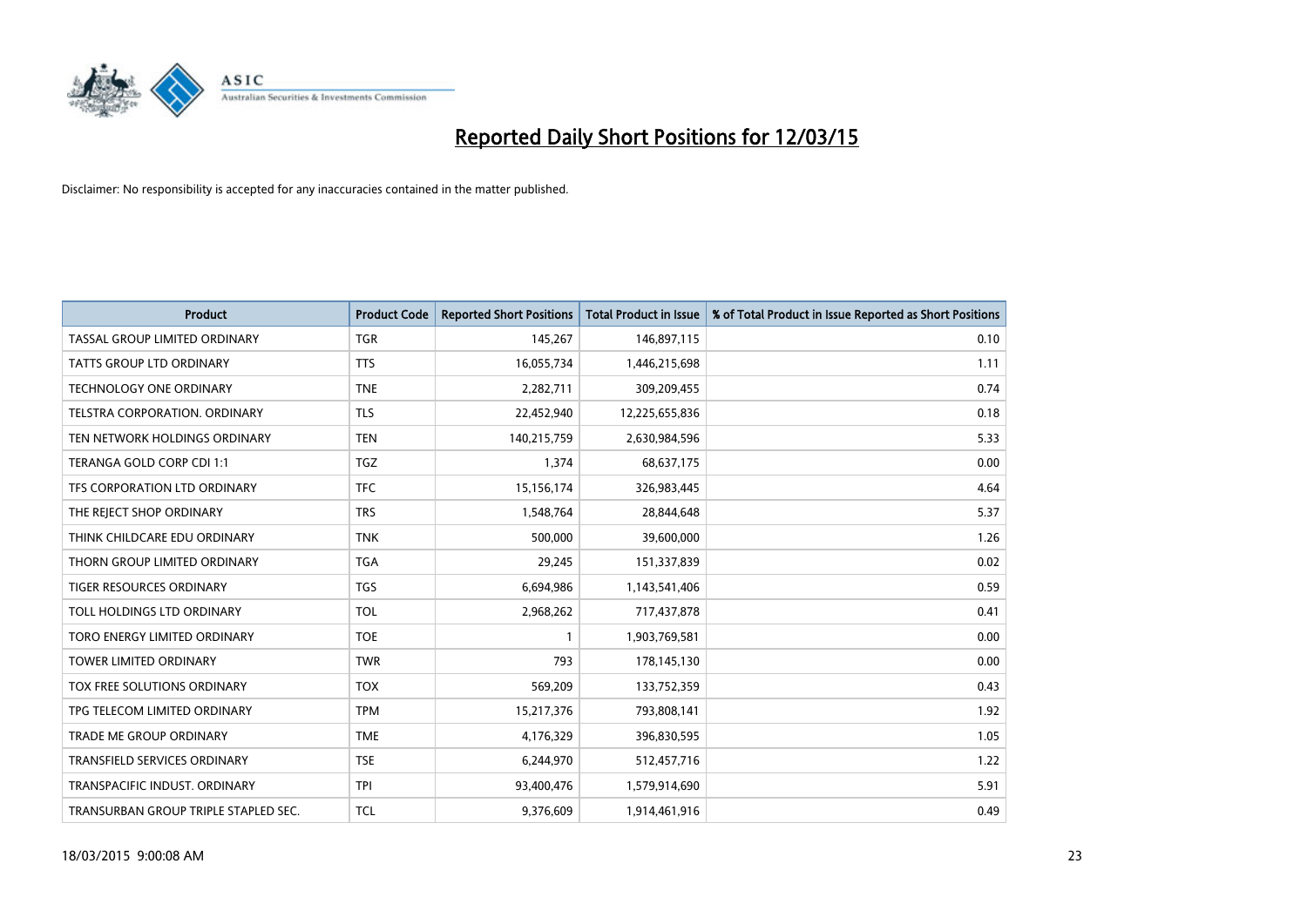

| <b>Product</b>                       | <b>Product Code</b> | <b>Reported Short Positions</b> | <b>Total Product in Issue</b> | % of Total Product in Issue Reported as Short Positions |
|--------------------------------------|---------------------|---------------------------------|-------------------------------|---------------------------------------------------------|
| <b>TREASURY GROUP ORDINARY</b>       | <b>TRG</b>          | 122,474                         | 27,604,144                    | 0.44                                                    |
| TREASURY WINE ESTATE ORDINARY        | <b>TWE</b>          | 15,908,377                      | 651,261,403                   | 2.44                                                    |
| TROY RESOURCES LTD ORDINARY          | <b>TRY</b>          | 5,155,766                       | 195,265,161                   | 2.64                                                    |
| UGL LIMITED ORDINARY                 | UGL                 | 19,521,950                      | 166,511,240                   | 11.72                                                   |
| UNILIFE CORPORATION CDI 6:1          | <b>UNS</b>          | 120,000                         | 267,390,162                   | 0.04                                                    |
| UNITY MINING LTD ORDINARY            | <b>UML</b>          | 320,000                         | 1,140,312,866                 | 0.03                                                    |
| UXC LIMITED ORDINARY                 | <b>UXC</b>          | 1,171,717                       | 331,770,881                   | 0.35                                                    |
| <b>VEDA GROUP LTD ORDINARY</b>       | <b>VED</b>          | 10,572,818                      | 842,055,406                   | 1.26                                                    |
| VILLA WORLD LTD, ORDINARY            | <b>VLW</b>          | 6,142                           | 110,344,277                   | 0.01                                                    |
| <b>VILLAGE ROADSHOW LTD ORDINARY</b> | <b>VRL</b>          | 2,714,624                       | 159,522,488                   | 1.70                                                    |
| VIRGIN AUS HLDG LTD ORDINARY         | <b>VAH</b>          | 32,355,800                      | 3,524,912,131                 | 0.92                                                    |
| <b>VIRTUS HEALTH LTD ORDINARY</b>    | <b>VRT</b>          | 4,019,012                       | 79,935,938                    | 5.03                                                    |
| VISION EYE INSTITUTE ORDINARY        | <b>VEI</b>          | 1,588,459                       | 179,085,861                   | 0.89                                                    |
| <b>VOCATION LTD ORDINARY</b>         | <b>VET</b>          | 5,598,115                       | 230,000,000                   | 2.43                                                    |
| <b>VOCUS COMMS LTD ORDINARY</b>      | <b>VOC</b>          | 5,697,356                       | 105,441,949                   | 5.40                                                    |
| WAM CAPITAL LIMITED ORDINARY         | <b>WAM</b>          | 229,122                         | 345,405,201                   | 0.07                                                    |
| WARRNAMBOOL CHEESE ORDINARY          | <b>WCB</b>          | 19                              | 56,098,797                    | 0.00                                                    |
| WATPAC LIMITED ORDINARY              | <b>WTP</b>          | 4,251,880                       | 189,258,397                   | 2.25                                                    |
| <b>WDS LIMITED ORDINARY</b>          | <b>WDS</b>          | 50,049                          | 144,740,614                   | 0.03                                                    |
| <b>WEBJET LIMITED ORDINARY</b>       | <b>WEB</b>          | 1,189,654                       | 80,397,959                    | 1.48                                                    |